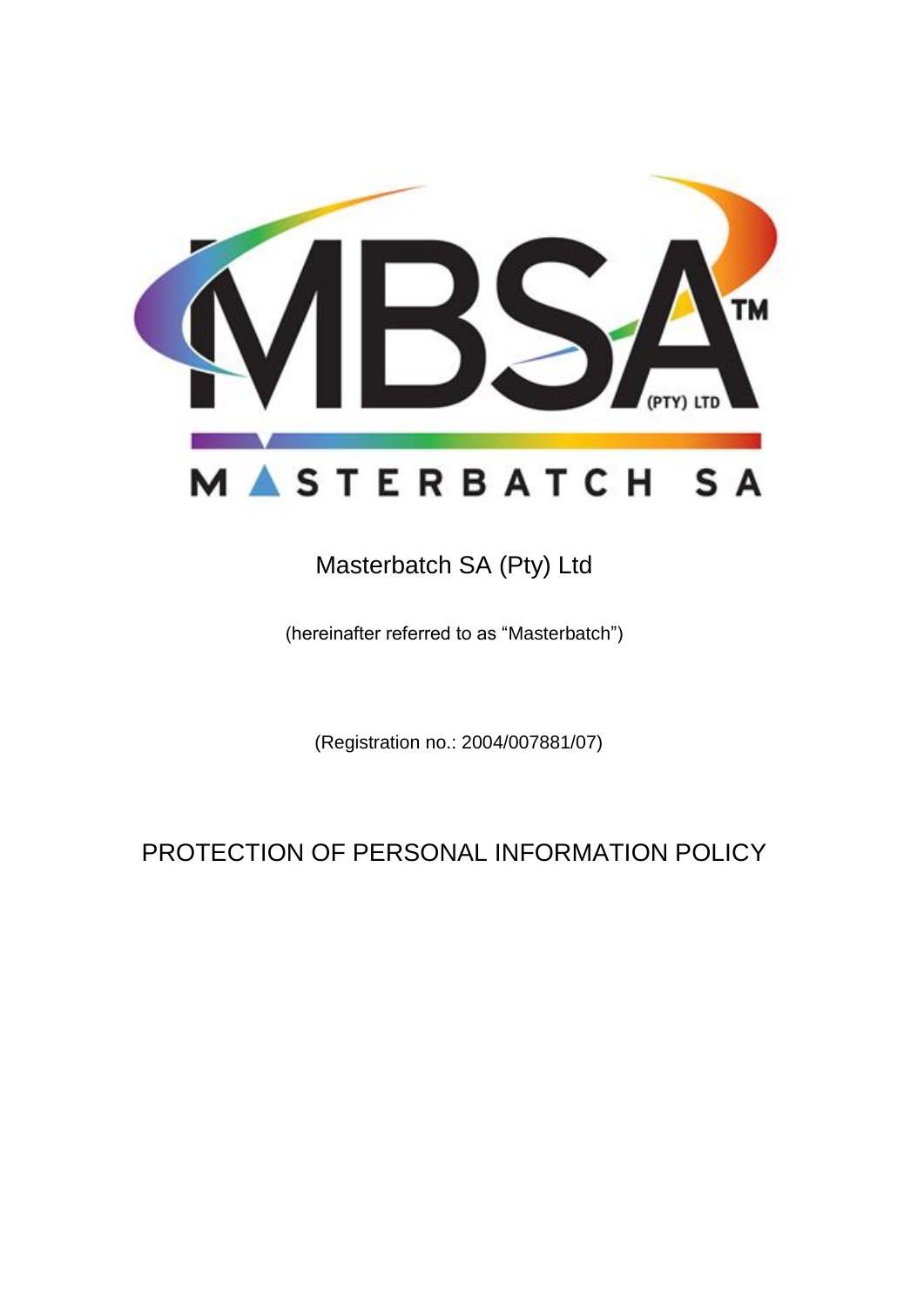# **Contents**

| $\mathbf 1$    |  |
|----------------|--|
| $\overline{2}$ |  |
| 3              |  |
| 4              |  |
| 5              |  |
| 6              |  |
| $\overline{7}$ |  |
| 8              |  |
| 9              |  |
| 10             |  |
| 11             |  |
| 12             |  |
| 13             |  |
|                |  |
|                |  |

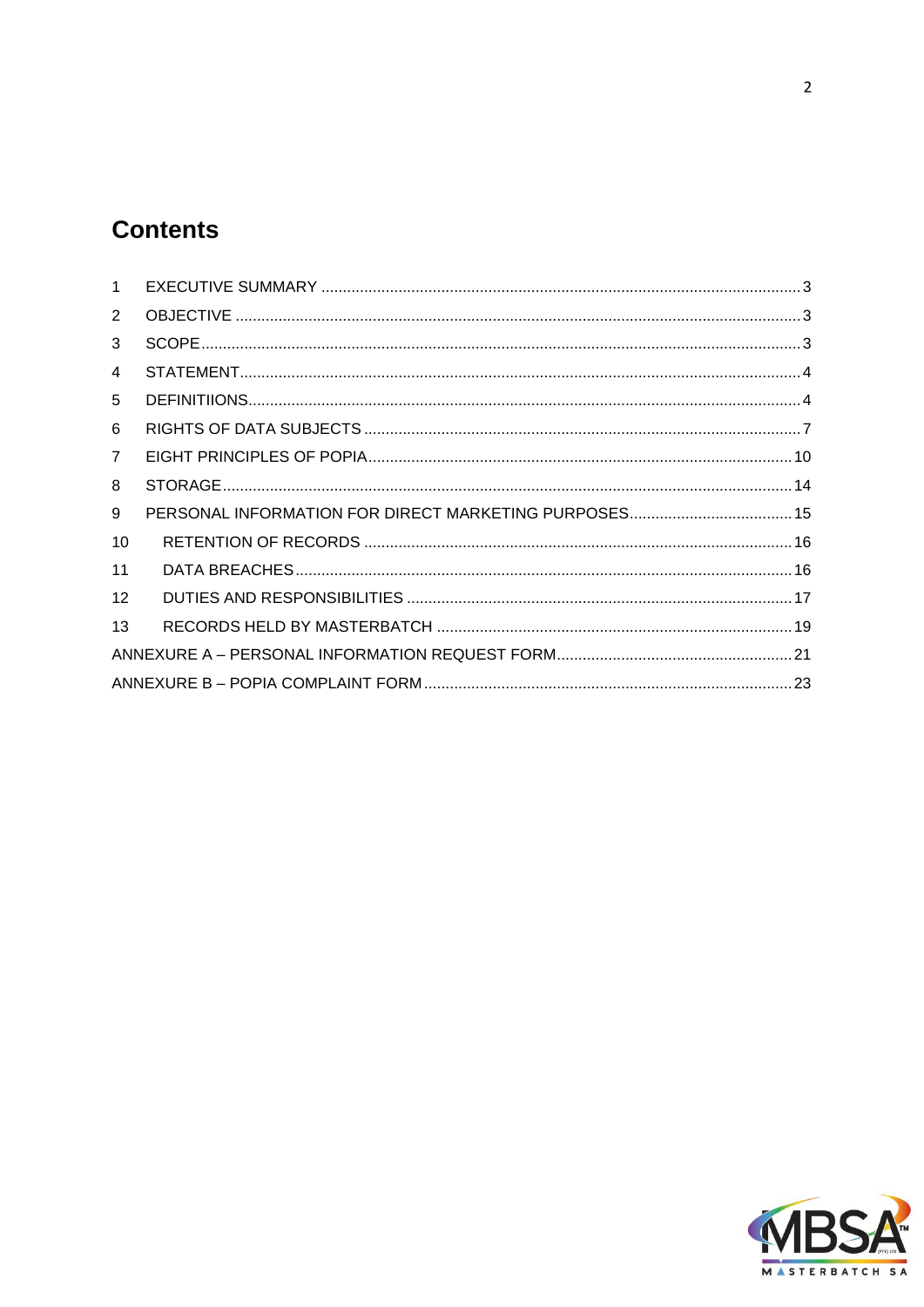# <span id="page-2-0"></span>1 **EXECUTIVE SUMMARY**

- 1.1 The right to privacy is an integral human right recognised and protected in the South African Constitution. It is endorsed by the provisions of both the Protection of Personal Information Act 4 of 2013 ("POPIA") and the Promotion of Access to Information Act 2 of 2000 ("PAIA").
- 1.2 POPIA specifically aims to promote the protection of personal information by providing eight conditions for the lawful processing of personal information.
- 1.3 Through the rendering or provision of products and services, Masterbatch is involved in the collection, use and disclosure of certain aspects of the personal information of its clients, employees, and other stakeholders.
- 1.4 The purpose of this policy is therefore to inform data subjects about how Masterbatch processes their personal information.

# <span id="page-2-1"></span>2 **OBJECTIVE**

- 2.1 This objective of this policy is to protect Masterbatch from the compliance risks associated with the protection of personal information.
- 2.2 This policy demonstrates Masterbatch's commitment to protecting the privacy rights of data subjects in the following manner:
- 2.2.1 By cultivating an organisational culture that recognises privacy as a valuable human right.
- 2.2.2 By developing and implementing internal controls for the purpose of managing the compliance risk associated POPIA.
- 2.2.3 By creating business practices that will provide reasonable assurance that the rights of data subjects are protected and balanced with the legitimate business needs of Masterbatch.
- 2.2.4 By assigning specific duties and responsibilities to control owners, including the appointment of an information officer and where necessary, Deputy information officers in order to protect the interests of Masterbatch and data subjects.
- 2.2.5 By raising awareness through training and providing guidance to individuals who process personal information so that they can act confidently and consistently.

# <span id="page-2-2"></span>3 **SCOPE**

- 3.1 This policy is relevant to Masterbatch, which includes:
- 3.1.1 Masterbatch's governing body;

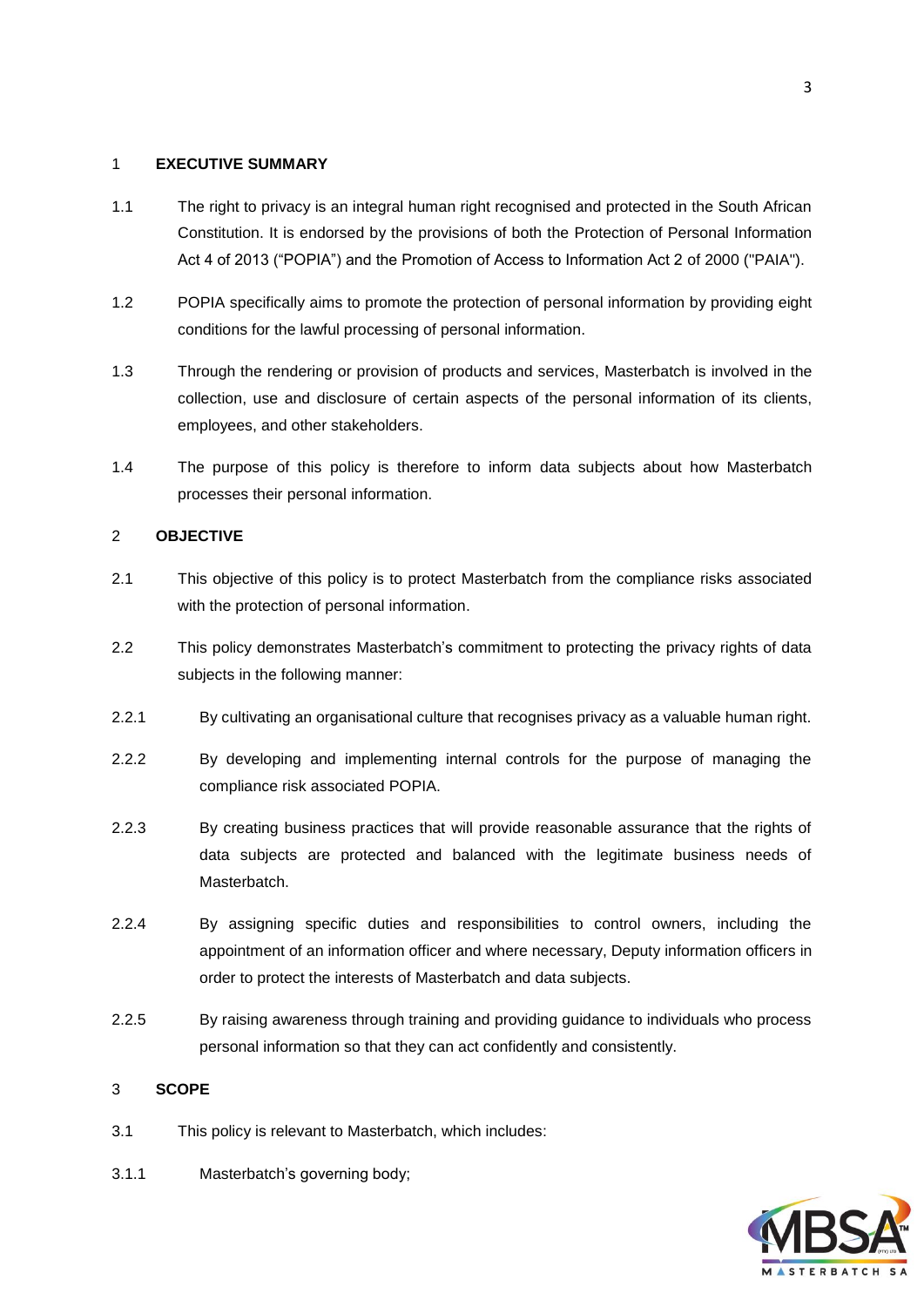- 3.1.2 Branches and business units of Masterbatch;
- 3.1.3 Employees and independent contractors;
- 3.1.4 Customers; and
- 3.1.5 Suppliers.
- 3.2 POPIA does not apply in situations where the processing of personal information:
- 3.2.1 is concluded in the course of purely personal or household activities, or
- 3.2.2 where the personal information has been de-identified.

## <span id="page-3-0"></span>4 **STATEMENT**

- 4.1 This policy forms part of the Masterbatch's internal business processes and procedures.
- 4.2 Masterbatch's governing body, its employees, volunteers, contractors, suppliers, and any other person/s acting on behalf of Masterbatch are required to familiarise themselves with this policy's requirements and further undertake to comply with the stated processes and procedures contained herein.

#### <span id="page-3-1"></span>5 **DEFINITIONS**

- 5.1 **Biometrics**: Means a technique of personal identification that is based on physical, physiological, or behavioural characterisation including blood typing, fingerprinting, DNA analysis, retinal scanning, and voice recognition.
- 5.2 **Consent**: Means any voluntary, specific, and informed expression of will in terms of which permission is given for the processing of personal information.
- 5.3 **Data Subject**: This refers to the natural or juristic person to whom personal information relates, such as a client, customer, employees, or a company that supplies Masterbatch with products or other goods.
- 5.4 **De-Identify**: This means to delete any information that identifies a data subject, or which can be used by a reasonably foreseeable method to identify, or when linked to other information, that identifies the data subject.
- 5.5 **Direct Marketing**: Means to approach a data subject, either in person or by mail or electronic communication, for the direct or indirect purpose of:
- 5.5.1 Promoting or offering to supply, in the ordinary course of business, any goods or services to the data subject; or
- 5.5.2 Requesting the data subject to donate any kind for any reason.

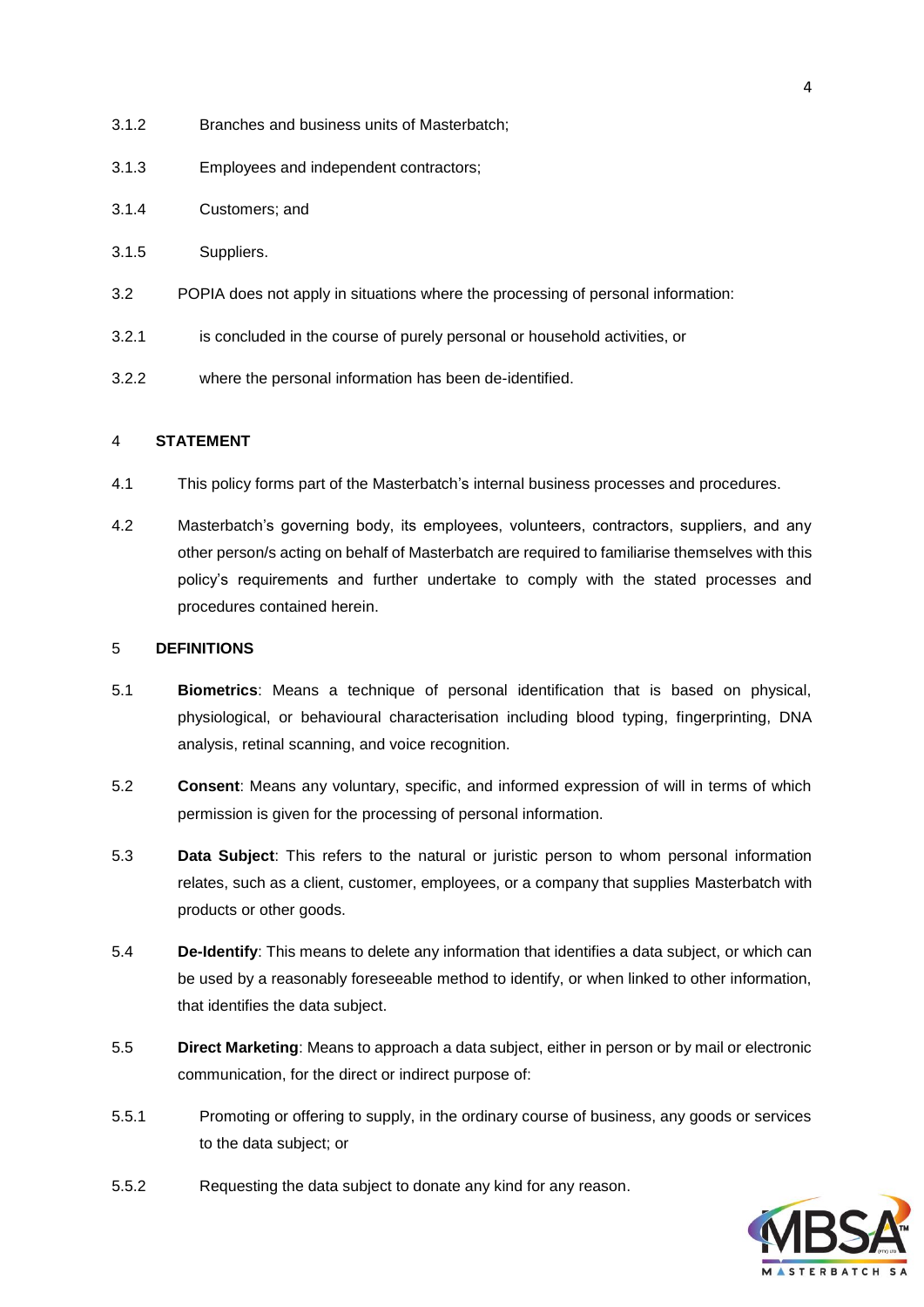- 5.6 **Filing System**: Means any structured set of personal information, whether centralised, decentralised or dispersed on a functional or geographical basis, which is accessible according to specific criteria.
- 5.7 **Information Officer**: The information officer is responsible for ensuring Masterbatch's compliance with POPIA.
- 5.8 **Information Regulator**: Means the Regulatory body established in terms of s.39 of POPIA.
- 5.9 **Processing**: The act of processing information includes any activity or any set of operations, whether or not by automatic means, concerning personal information and includes:
- 5.9.1 the collection, receipt, recording, organisation, collation, storage, updating or modification, retrieval, alteration, consultation, or use;
- 5.9.2 dissemination by means of transmission, distribution or making available in any other form; or
- 5.9.3 merging, linking, as well as any restriction, degradation, erasure, or destruction of information.
- 5.10 **Record**: Means any recorded information, regardless of form or medium, including:
- 5.10.1 Writing on any material;
- 5.10.2 Information produced, recorded, or stored by means of any tape-recorder, computer equipment, whether hardware or software or both, or other device, and any material subsequently derived from information so produced, recorded, or stored;
- 5.10.3 Label, marking or other writing that identifies or describes anything of which it forms part, or to which it is attached by any means;
- 5.10.4 Book, map, plan, graph, or drawing;
- 5.10.5 Photograph, film, negative, tape or other device in which one or more visual images are embodied so as to be capable, with or without the aid of some other equipment, of being reproduced.
- 5.11 **Responsible Party**: Means a public or private body or any other person which, alone or in conjunction with others, determines the purpose of and means for processing personal information. In this case, Masterbatch is the responsible party.
- 5.12 **Operator**: An operator means a person who processes personal information for a responsible party in terms of a contract or mandate, without coming under the direct authority of that party.

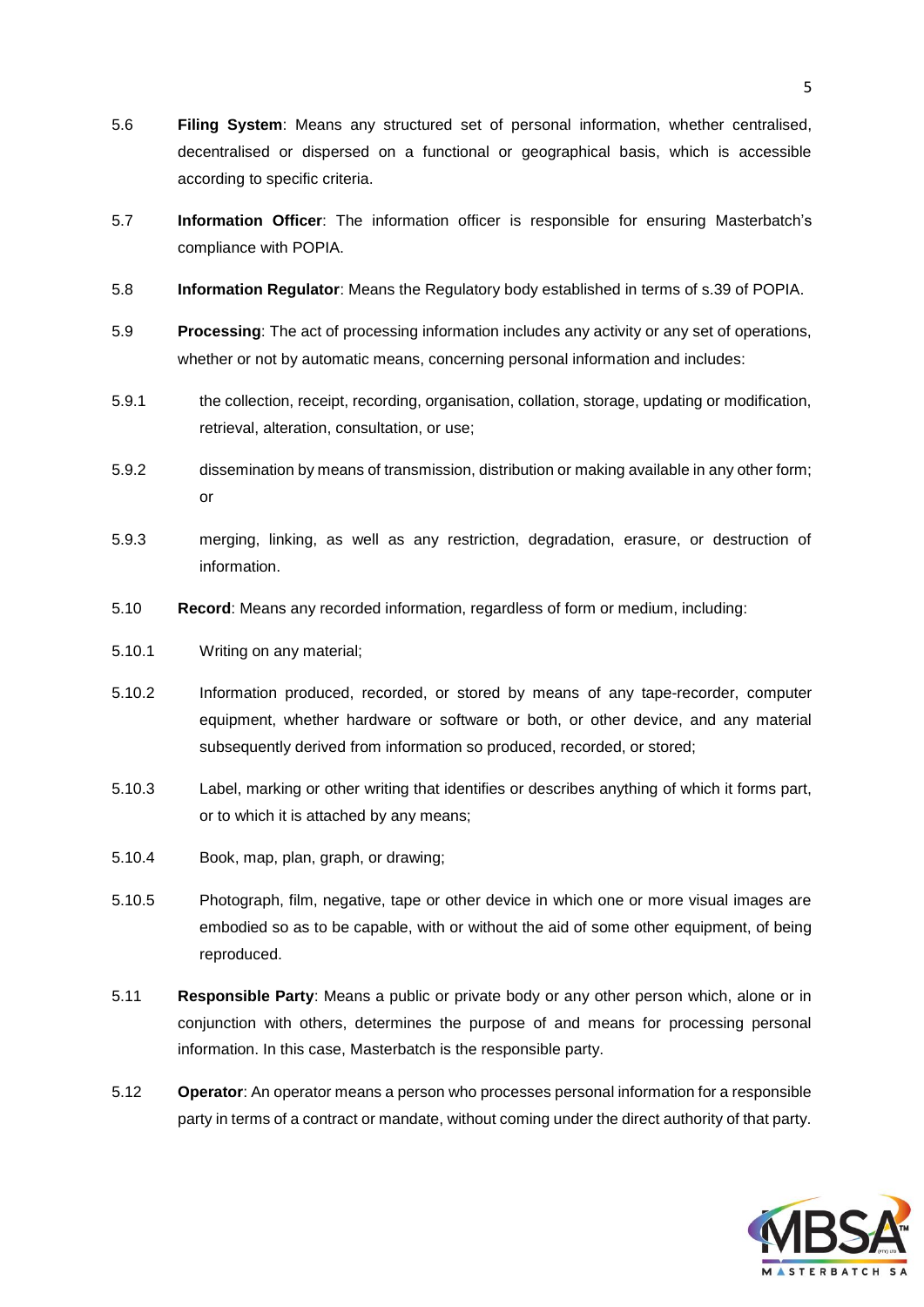- 5.13 **Personal Information**: Personal information is any information that can be used to reveal a person's identity. Personal information relates to an identifiable, living, natural person, and where applicable, an identifiable, existing juristic person (such as a company), including, but not limited to information concerning:
- 5.13.1 race, gender, sex, pregnancy, marital status, national or ethnic origin, colour, sexual orientation, age, physical or mental health, disability, religion, conscience, belief, culture, language, and birth of a person;
- 5.13.2 information relating to the education or the medical, financial, criminal or employment history of the person;
- 5.13.3 any identifying number, symbol, email address, physical address, telephone number, location information, online identifier, or other particular assignment to the person;
- 5.13.4 the biometric information of the person;
- 5.13.5 the personal opinions, views, or preferences of the person;
- 5.13.6 correspondence sent by the person that is implicitly or explicitly of a private or confidential nature or further correspondence that would reveal the contents of the original correspondence
- 5.13.7 the views or opinions of another individual about the person;
- 5.13.8 the name of the person if it appears with other personal information relating to the person or if the disclosure of the name itself would reveal information about the person.
- 5.14 **Special Personal Information:** Means personal information concerning a data subject's religious or philosophical beliefs, race or ethnic origin, trade union membership, political opinions, health, sexual life, biometric information or criminal behaviour; and
- 5.15 **Third Party:** Means any independent contractor, agent, consultant, sub-contractor or other representative of Masterbatch.
- 5.16 This policy applies to personal information collected by Masterbatch in connection with the goods and services which Masterbatch provides and offers. This includes information collected directly from you as a data subject, as well as information we collect indirectly though our third party service providers who collect your information on our behalf.
- 5.17 This privacy policy does not apply to the information practices of third party companies who we may engage with in relation to our business operations (including, without limitation, their websites, platforms and/or applications) which we do not own or control; or individuals that Masterbatch does not manage or employ. These third party sites may have their own privacy policies and terms and conditions and we encourage you to read them before using them.

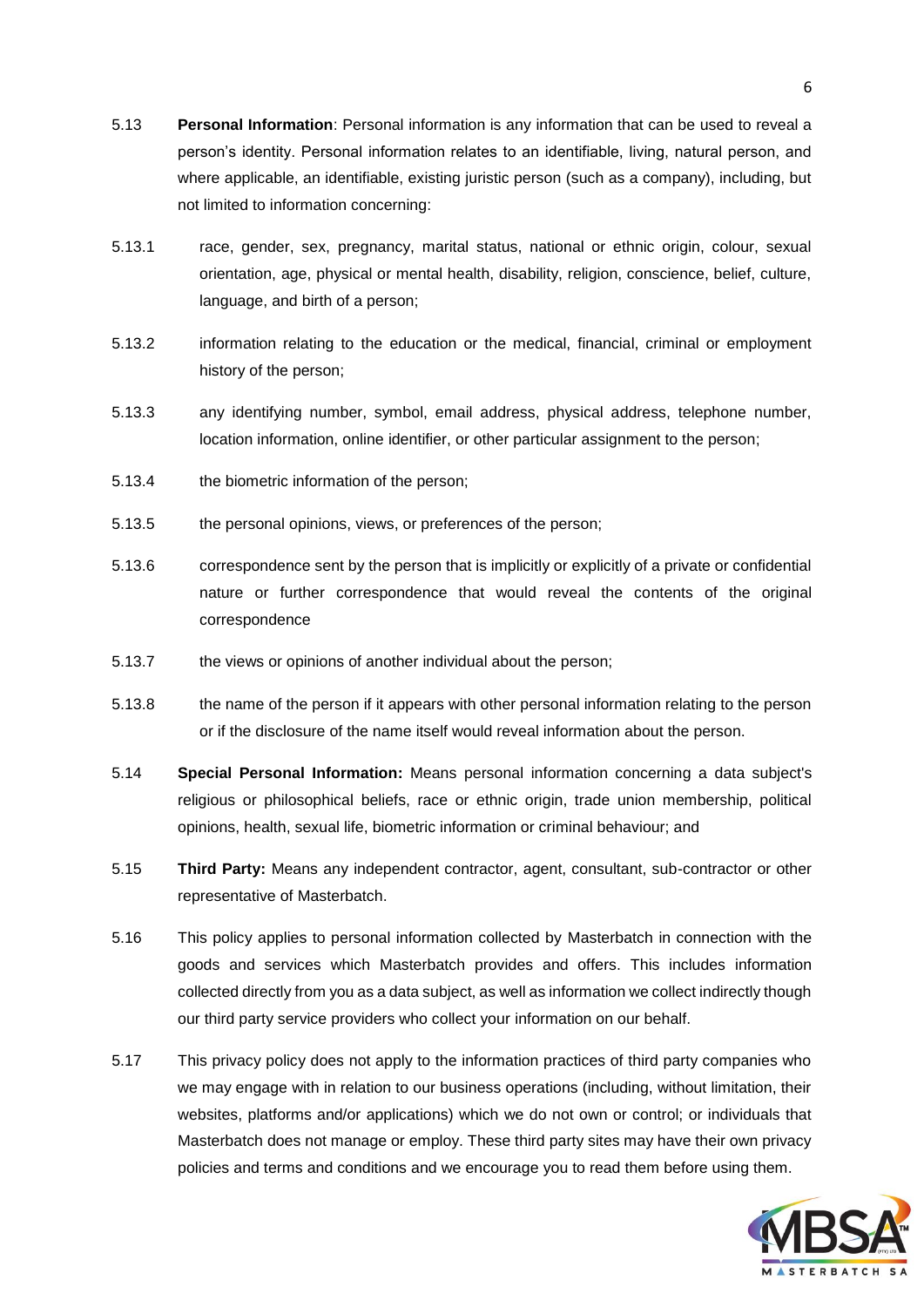### <span id="page-6-0"></span>6 **RIGHTS OF DATA SUBJECTS**

Where appropriate, Masterbatch will ensure that its clients and/or customers are made aware of the rights conferred upon them as data subjects. Masterbatch will ensure that it gives effect to the following rights listed below. To exercise any of the below rights, please submit all requests or forms using the details provided in paragraph [6.8](#page-8-0) to Masterbatch's information officer.

#### 6.1 RIGHT OF ACCESS

- 6.1.1 Masterbatch recognises that a data subject has the right to establish whether Masterbatch holds personal information related to him, her or it, including the right to request access to that personal information. POPIA read with the relevant provisions of PAIA confers certain access rights on data subjects. The Masterbatch PAIA Manual can be found [HERE](https://www.masterbatch.co.za/general-5) ("**PAIA Manual**").
- 6.1.2 A data subject, having provided adequate proof of identity has the right to: (i) request a responsible party to confirm whether any personal information is held about the data subject; and/or (ii) request from a responsible party a description of the personal information held by the responsible party including information about third parties who have or have had access to the personal information. A data subject may request:
- 6.1.2.1 Masterbatch to confirm, free of charge, whether it holds any personal information about him/her/it; and
- 6.1.2.2 to obtain from Masterbatch the record or description of personal information concerning him/her/it and any information regarding the recipients or categories of recipients who have or had access to the personal information. Such record or description is to be provided: (a) within a reasonable time; and (b) in a reasonable manner and format and in a form that is generally understandable.
- 6.1.3 The Masterbatch "Personal Information Request Form" attached as Annexure A must be used in order to fulfil the right to access outlined above.

#### 6.2 RIGHT TO CORRECTION OR DELETION

- 6.2.1 The data subject has the right to request, where necessary, that his, her or its personal information must be corrected or deleted where Masterbatch is no longer authorised to retain the personal information or where its personal information is inaccurate, irrelevant, excessive, out of date, incomplete, misleading or obtained unlawfully.
- 6.2.2 On receipt of such a request, Masterbatch is required to, as soon as is reasonably practicable:

![](_page_6_Picture_11.jpeg)

6.2.2.1 correct the information;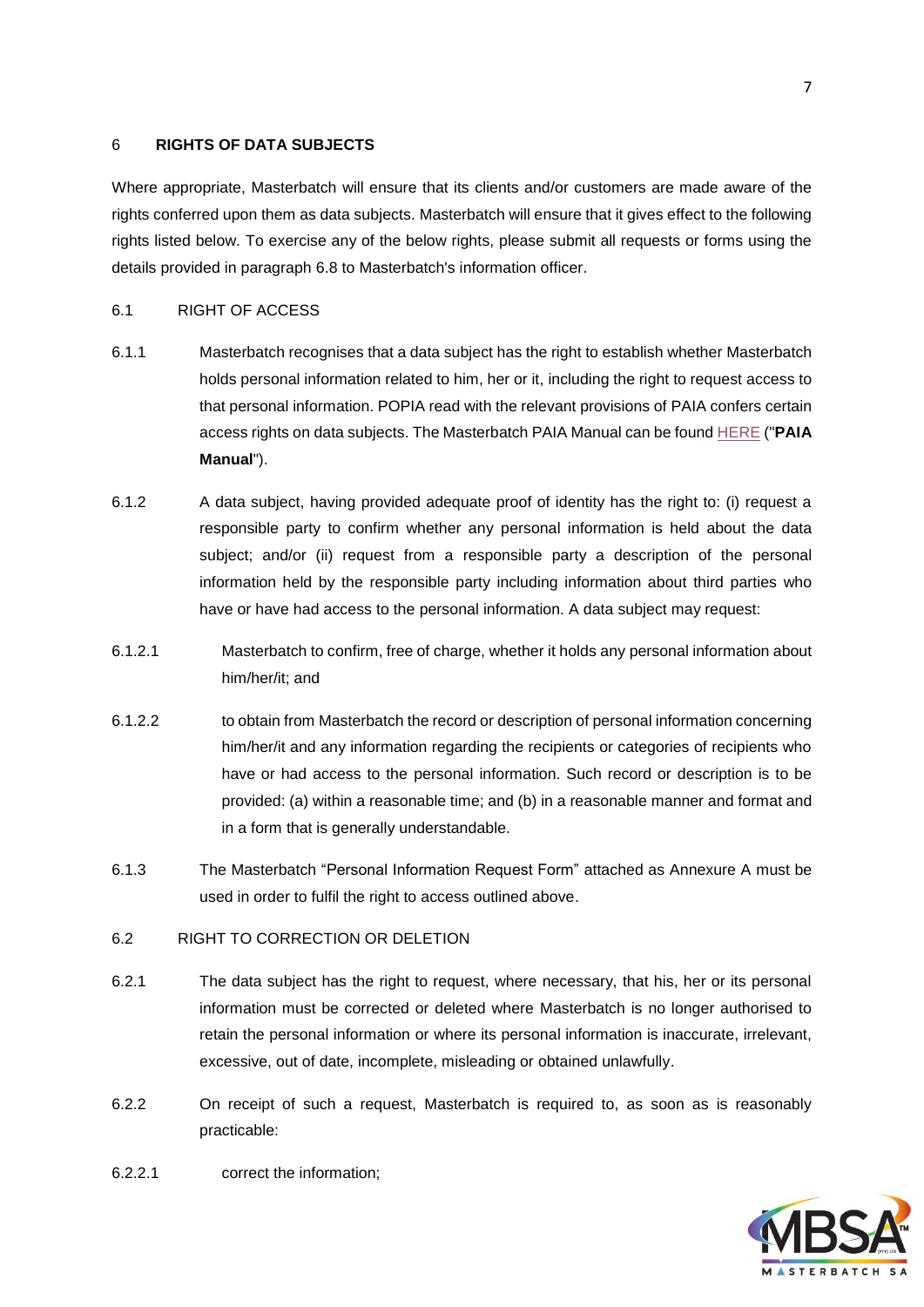- 6.2.2.2 delete or destroy the information;
- 6.2.2.3 provide the data subject with evidence in support of the information; or
- 6.2.2.4 where the data subject and responsible party cannot reach agreement on the request and if the data subject requests this, Masterbatch will take reasonable steps to attach to the information an indication that correction has been requested but has not been made.

## 6.3 RIGHT TO OBJECT TO THE PROCESSING OF PERSONAL INFORMATION

6.3.1 The data subject has the right, on reasonable grounds, to object to the processing of his, her or its personal information. In such circumstances, Masterbatch will give due consideration to the request and the requirements of POPIA. Masterbatch may cease to use or disclose the data subject's personal information and may, subject to any statutory and contractual record keeping requirements, also approve the destruction of the personal information.

# 6.4 RIGHT TO OBJECT TO DIRECT MARKETING

6.4.1 The data subject has the right to object to the processing of his, her or its personal information for purposes of direct marketing by means of unsolicited electronic communication.

# 6.5 RIGHT TO COMPLAIN

- 6.5.1 The data subject has the right to submit a complaint regarding an alleged infringement of any of the rights protected under POPIA. Masterbatch takes all complaints seriously and will address all complaints accordingly.
- 6.5.2 The data subject also has the right to submit a complaint directly to the Information Regulator where they allege an infringement of any of their privacy rights. Masterbatch "POPIA Complaint Form" attached as Annexure B.

#### 6.6 RIGHT TO BE INFORMED

- 6.6.1 The data subject has the right to be notified that his, her or its personal information is being collected by Masterbatch.
- 6.6.2 The data subject also has the right to be notified in any situation where Masterbatch has reasonable grounds to believe that the personal information of the data subject has been accessed or acquired by an unauthorised person.

![](_page_7_Picture_13.jpeg)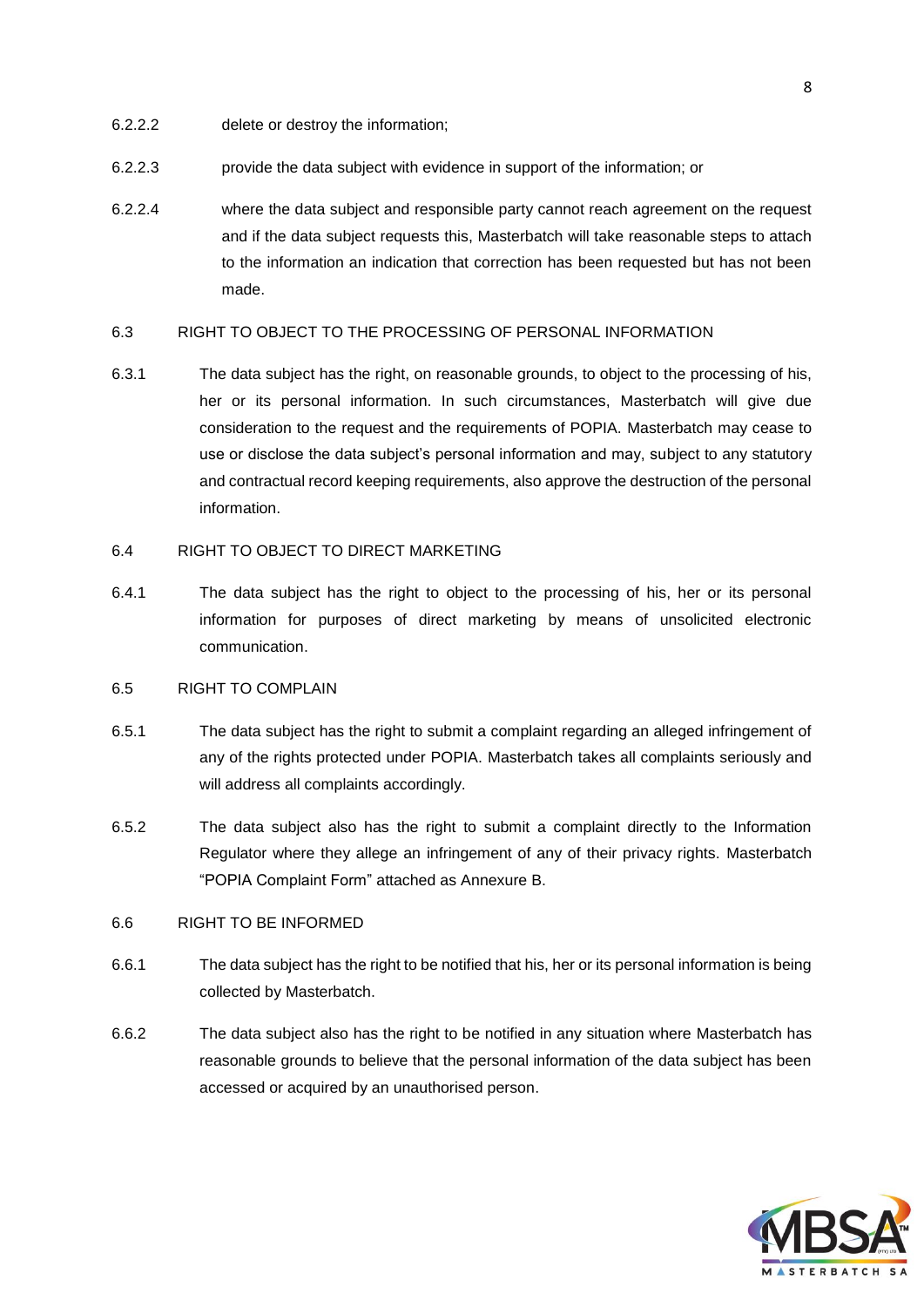#### 6.7 TIME PERIODS

- 6.7.1 Masterbatch will respond to each written request of a data subject not later than 30 days after receipt of such requests. Under certain circumstances, Masterbatch may, however, extend the original period of 30 days once for a further period of not more than 30 days.
- 6.7.2 A data subject has the right to make a complaint to Masterbatch in respect of this time limit by contacting Masterbatch using the contact details provided in 6.8:

## <span id="page-8-0"></span>6.8 CONTACT DETAILS

- 6.8.1 All comments, questions, concerns or complaints regarding your Personal Information or this policy, should be forwarded to our information officer **Anthony van Niekerk**
- 6.8.1.1 Tel: **011 975 0222 ;**
- 6.8.1.2 Address: **13 Spanner Road, Spartan, Kempton Park, 1619;**
- 6.8.1.3 Postal: **PO Box 4541, Atlasville, Benoni, 1465;**
- 6.8.1.4 Email: **informationofficer@masterbatch.co.za;**
- 6.8.2 If a data subject is unsatisfied with the manner in which Masterbatch addresses any complaint with regard to the Masterbatch's processing of personal information, the data subject can contact the office of the information regulator, the details of which are set out below:
- 6.8.2.1 Website:<http://justice.gov.za/inforeg/>
- 6.8.2.2 Tel: 012 406 4818
- 6.8.2.3 Fax: 086 500 3351
- 6.8.2.4 Email: [inforeg@justice.gov.za](mailto:inforeg@justice.gov.za)

![](_page_8_Picture_15.jpeg)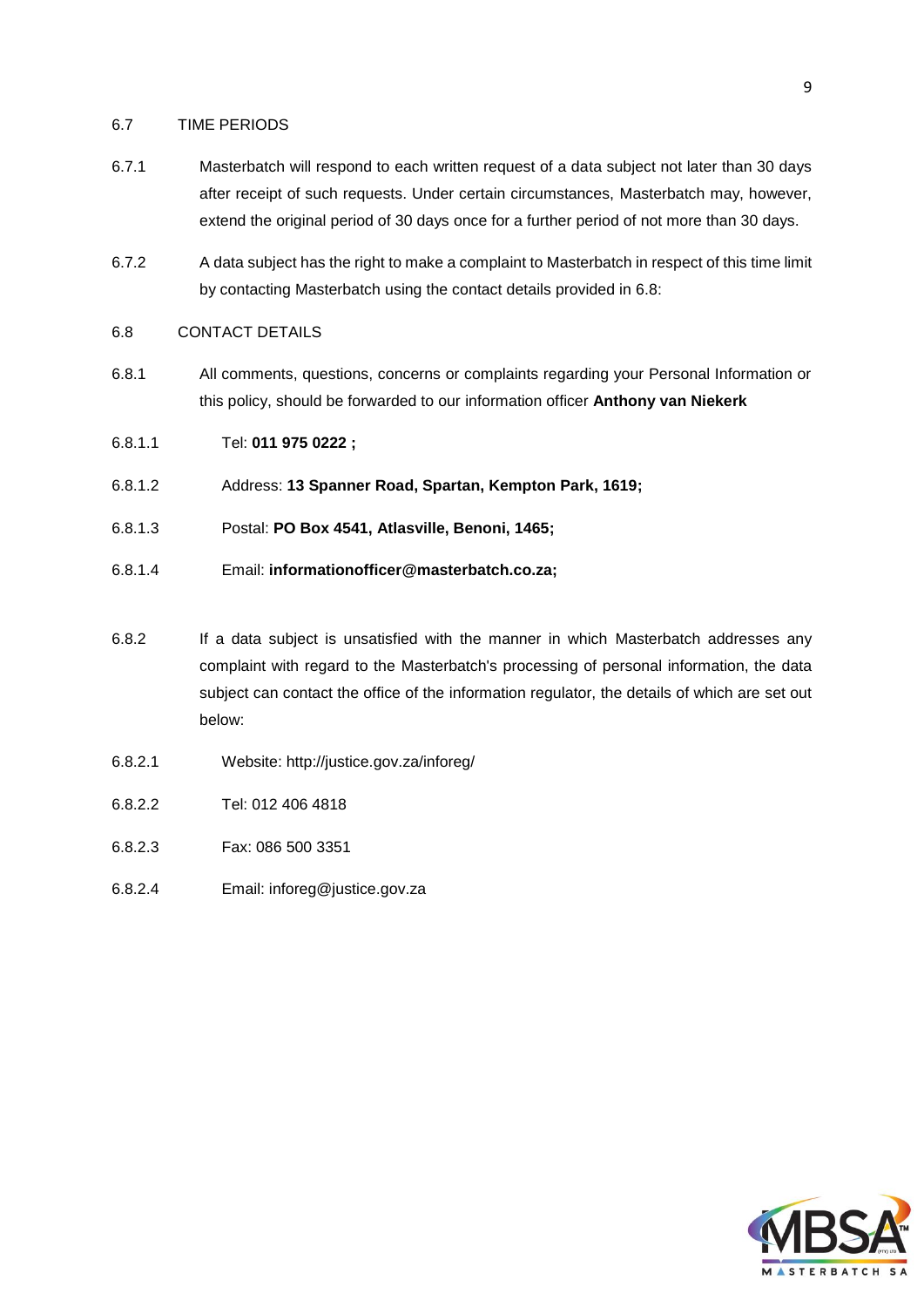# <span id="page-9-0"></span>7 **EIGHT PRINCIPLES OF POPIA**

All employees and persons acting on behalf of Masterbatch will at all times be subject to, and act in accordance with, the following principles of POPIA:

# 7.1 ACCOUNTABILITY

7.1.1 Masterbatch will ensure that the provisions of POPIA and the guiding principles outlined in this policy are complied with through the encouragement of desired behaviour. However, Masterbatch will take appropriate actions, which may include disciplinary action, against those individuals who through their intentional or negligent actions and/or omissions fail to comply with the principles and responsibilities outlined in this policy.

# 7.2 PROCESSING LIMITATION

- 7.2.1 Masterbatch will ensure that personal information under its control is processed:
- 7.2.1.1 in a fair, lawful, and non-excessive manner, and
- 7.2.1.2 only with the informed consent of the data subject, and
- 7.2.1.3 only for a specifically defined purpose.
- 7.2.2 Masterbatch will inform the data subject of the reasons for collecting his, her or its personal information and obtain written consent prior to processing personal information.
- 7.2.3 Where applicable, the data subject must be informed of the possibility that their personal information will be shared with other aspects of Masterbatch's business and be provided with the reasons for doing so.
- 7.2.4 Where Masterbatch is the responsible party, it will only process a data subject's personal information (other than for special personal information) where:
- 7.2.4.1 consent of the data subject (or a competent person, where the data subject is a child) is obtained;
- 7.2.4.2 processing is necessary to carry out the actions for conclusion of a contract to which a data subject is party;
- 7.2.4.3 processing complies with an obligation imposed by law on Masterbatch;
- 7.2.4.4 processing protects a legitimate interest of the data subject; and/or
- 7.2.4.5 processing is necessary for pursuing the legitimate interests of Masterbatch or of a third party to whom the information is supplied.

![](_page_9_Picture_17.jpeg)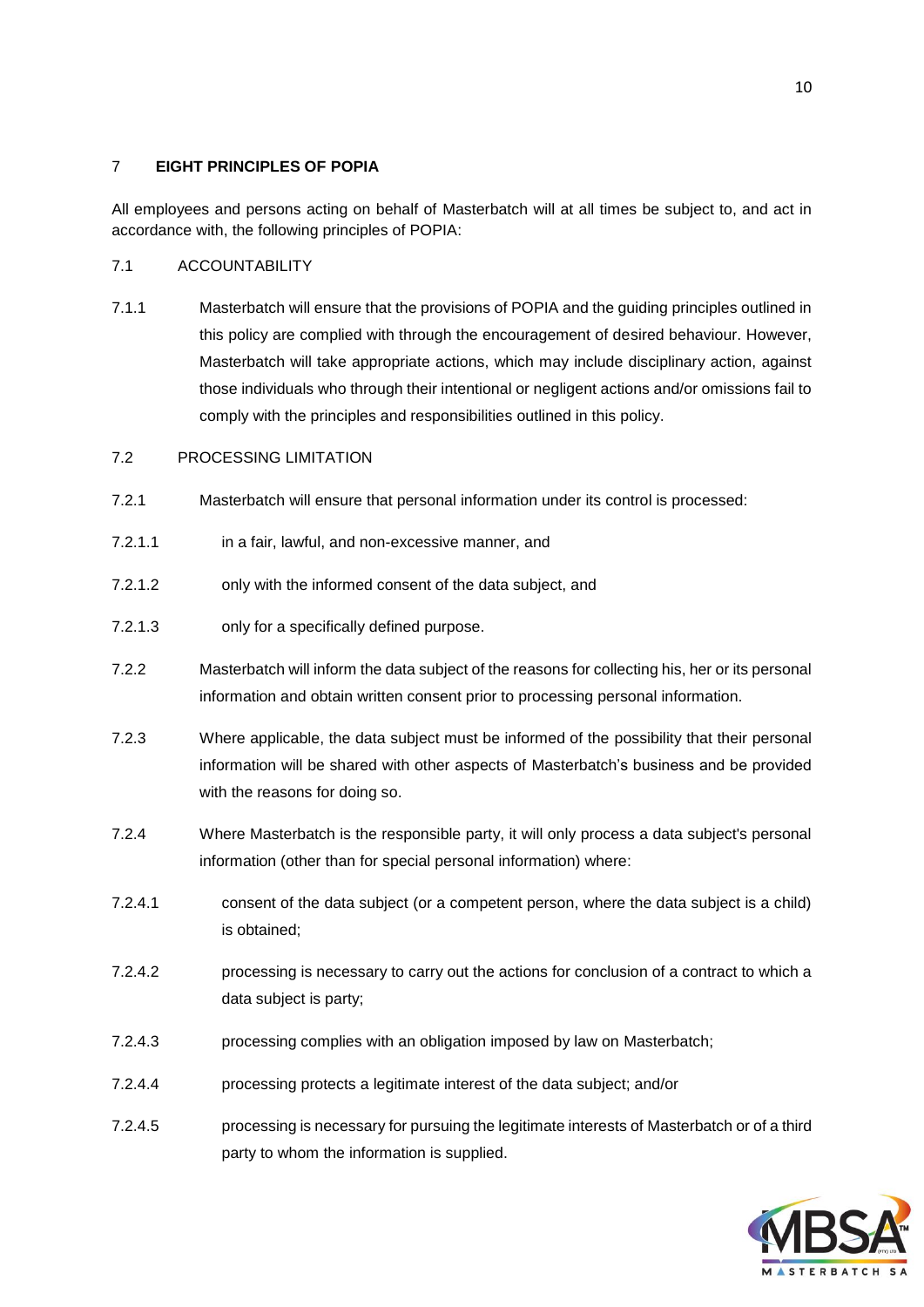- 7.2.5 Masterbatch will only process personal information where one of the legal bases referred to above are present.
- 7.2.6 Where required (i.e., where we are not relying on a legal ground listed above), Masterbatch will obtain the data subject's consent prior to collecting, and in any case prior to using or disclosing, the personal information for any purpose.
- 7.2.7 Masterbatch will make the manner and reason for which the personal information will be processed clear to the data subject.
- 7.2.8 Where Masterbatch is relying on a data subject's consent as the legal basis for processing personal information, the data subject may withdraw his/her/its consent or may object to Masterbatch's processing of the personal information at any time. However, this will not affect the lawfulness of any processing carried out prior to the withdrawal of consent or any processing justified by any other legal ground provided under POPIA.
- 7.2.9 If the consent is withdrawn or if there is otherwise a justified objection against the use or the processing of such personal information, Masterbatch will ensure that the personal information is no longer processed.
- 7.2.10 Special personal information is sensitive personal information of a data subject and Masterbatch acknowledges that it will generally not process special personal information unless:
- 7.2.10.1 processing is carried out in accordance with the data subject's consent;
- 7.2.10.2 processing is necessary for the establishment, exercise or defence of a right or obligation in law;
- 7.2.10.3 processing is for historical, statistical or research purposes, subject to stipulated safeguards;
- 7.2.10.4 information has deliberately been made public by the data subject; or
- 7.2.10.5 specific authorisation applies in terms of POPIA.
- 7.2.11 Masterbatch acknowledges that it may not process any personal information concerning a child and will only do so where it has obtained the consent of the parent or guardian of that child or where it is permitted to do so in accordance with applicable laws.

#### 7.3 PURPOSE SPECIFICATION

7.3.1 Masterbatch's business units and operations must be informed by the principle of transparency. Masterbatch will process personal information only for specific, explicitly

![](_page_10_Picture_14.jpeg)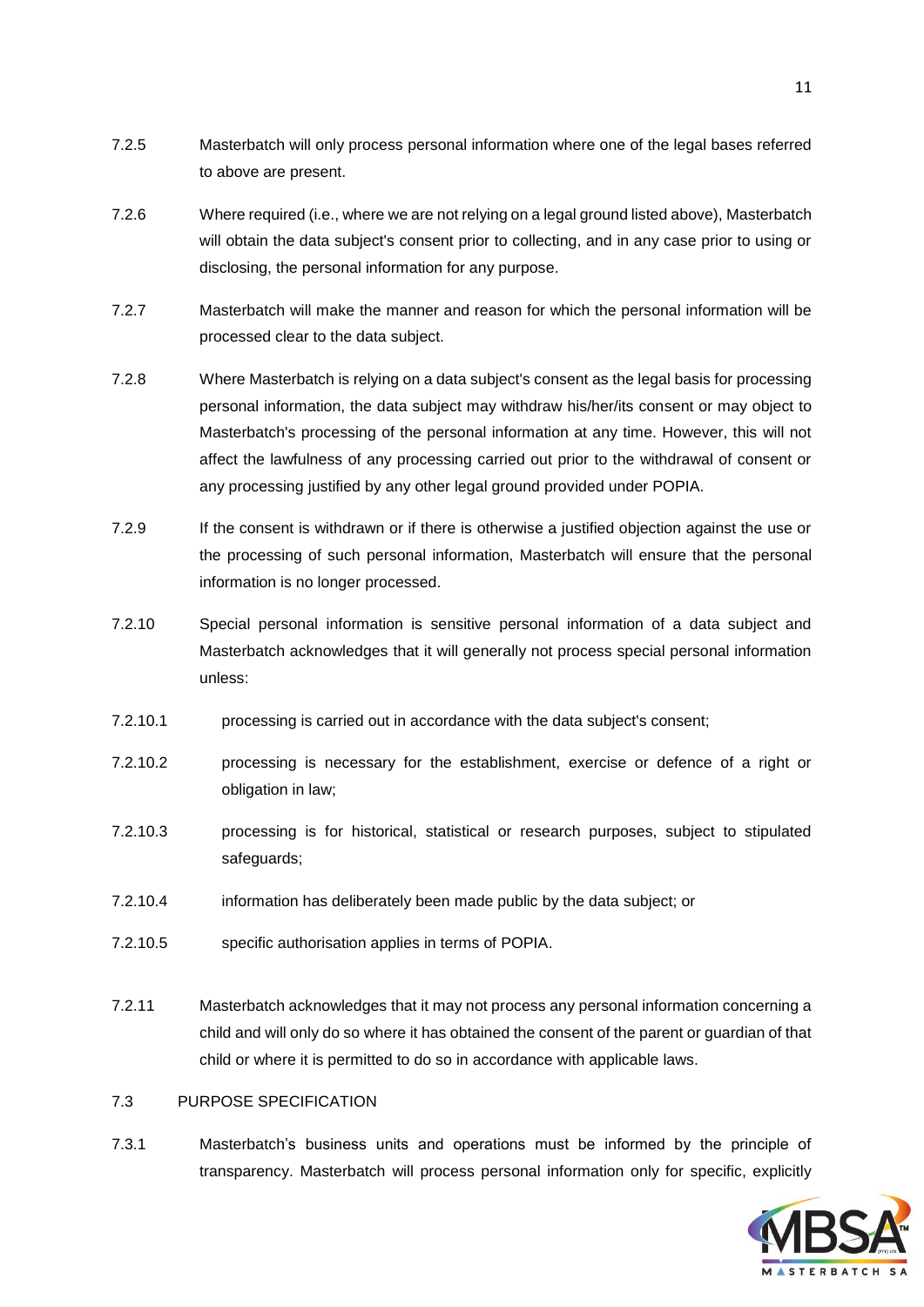defined, and legitimate reasons. Masterbatch will inform data subjects of these reasons prior to collecting or recording the data subject's personal information. It will ensure that there is a legal basis for the processing of any personal information. Further, Masterbatch will ensure that processing will relate only to the purpose for and of which the data subject has been made aware (and where relevant, consented to) and will not process any personal information for any other purpose(s).

- 7.3.2 Masterbatch will generally use personal information for purposes required to operate and manage its normal business operations and these purposes include one or more of the following non-exhaustive purposes:
- 7.3.2.1 for the purposes of providing its products or services to customers and where relevant, for purposes of doing appropriate customer onboarding;
- 7.3.2.2 for purposes of onboarding suppliers as approved suppliers of Masterbatch. For this purpose, Masterbatch will also process a supplier's personal information for purposes of performing credit checks, and this may include engaging third party credit vetting agencies;
- 7.3.2.3 for purposes of monitoring the use of Masterbatch's electronic systems and online platforms by consumers. Masterbatch will, from time to time, engage third party service providers (who will process the data subject's personal information on behalf of Masterbatch) to facilitate this;
- 7.3.2.4 for purposes of preventing, discovering and investigating non-compliance with this policy and other Masterbatch policies, and investigating fraud, or other related matters;
- 7.3.2.5 in connection with the execution of payment processing functions, including payment of Masterbatch suppliers' invoices;
- 7.3.2.6 to provide a service to Masterbatch customers in terms of a relevant services agreements;
- 7.3.2.7 for employment-related purposes such as recruitment, administering payroll and carrying out background checks;
- 7.3.2.8 in connection with internal audit purposes (i.e. ensuring that the appropriate internal controls are in place in order to mitigate the relevant risks, as well as to carry out any investigations where this is required);
- 7.3.2.9 in connection with external audit purposes. For this purpose, Masterbatch engages external service providers and, in so doing, shares personal information of the data subjects with third parties;

![](_page_11_Picture_11.jpeg)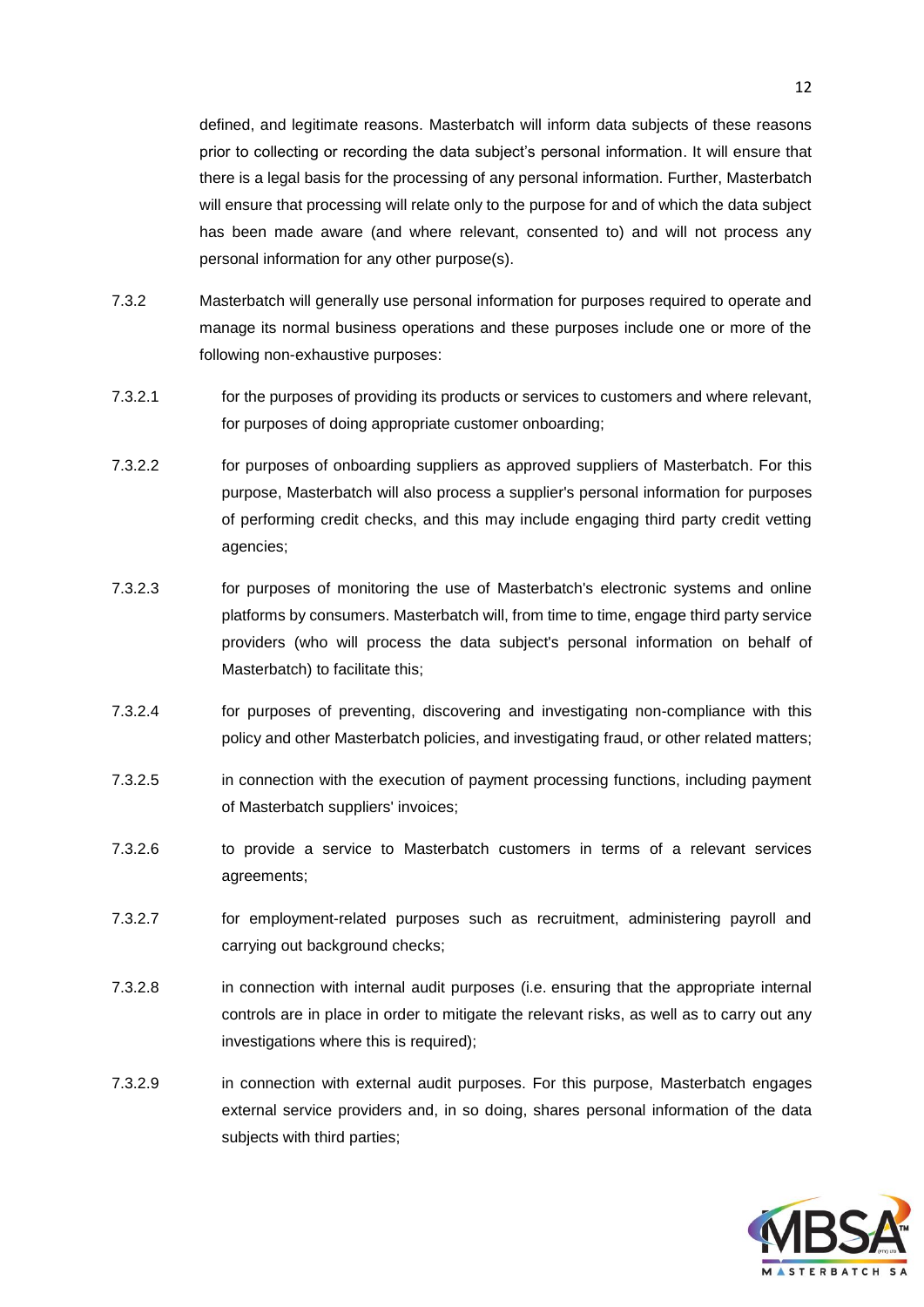- 7.3.2.10 to respond to any correspondence that Masterbatch's customers may send to Masterbatch, including via email or by telephone;
- 7.3.2.11 to contact the data subject for direct marketing purposes subject to the provisions of section [9](#page-14-0) below;
- 7.3.2.12 in order to address customer complaints in respect of Masterbatch's products and services;
- 7.3.2.13 for such other purposes to which the data subject may consent from time to time; and
- 7.3.2.14 for such other purposes as authorised in terms of applicable law.

# 7.4 FURTHER PROCESSING LIMITATION

7.4.1 Personal information will not be processed for a secondary purpose unless that processing is compatible with the original purpose.

## 7.5 INFORMATION QUALITY

- 7.5.1 Masterbatch will take reasonable steps to ensure that all personal information collected is complete, accurate and not misleading.
- 7.5.2 Where personal information is collected or received from third parties, Masterbatch will take reasonable steps to confirm that the information is correct by verifying the accuracy of the information directly with the data subject or by way of independent sources.
- 7.5.3 Masterbatch may not always expressly request the data subject to verify and update his/her/its personal information unless this process is specifically necessary.
- 7.5.4 Masterbatch, however, expects that the data subject will notify Masterbatch from time to time in writing of any updates required in respect of his/her/its personal information.

## 7.6 OPENNESS

7.6.1 Masterbatch will take reasonable steps to ensure that data subjects are notified, made aware that their personal information is being collected including the purpose for which it is being collected and processed.

# 7.7 SECURITY SAFEGUARDS

7.7.1 Masterbatch will manage the security of its filing system to ensure that personal information is adequately protected. To this end, security controls will be implemented in order to minimise the risk of loss, unauthorised access, disclosure, interference, modification, or destruction.

![](_page_12_Picture_16.jpeg)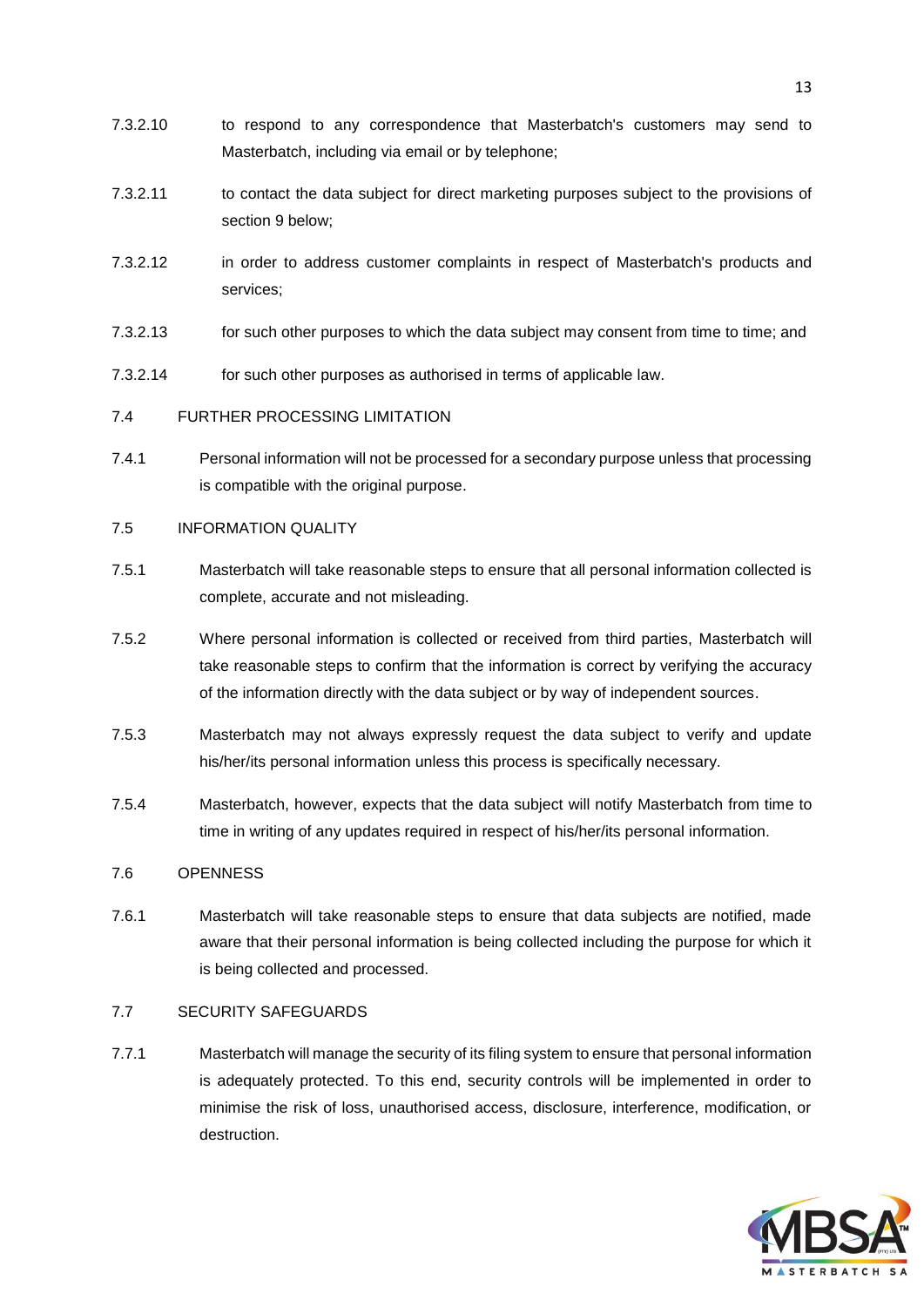- 7.7.2 Masterbatch will continuously review its security controls which will include regular testing of protocols and measures put in place to combat cyber-attacks on Masterbatch's IT network infrastructure.
- 7.7.3 Masterbatch will ensure that all paper and electronic records comprising personal information are securely stored and made accessible only to authorised individuals.
- 7.7.4 All new employees will be required to sign employment contracts containing contractual terms for the use and storage of employee information. Confidentiality clauses will also be included to reduce the risk of unauthorised disclosures of personal information for which Masterbatch is responsible.
- 7.7.5 All existing employees will, after the required consultation process has been followed, be required to sign an addendum to their employment contract containing the relevant consent and confidentiality clauses.
- 7.7.6 Masterbatch's operators and third-party service providers will be required to enter into service level agreements with Masterbatch where both parties pledge their mutual commitment to POPIA and the lawful processing of any personal information pursuant to the agreement.
- 7.8 DATA SUBJECT PARTICIPATION
- 7.8.1 A data subject may request the correction or deletion of his, her or its personal information held by Masterbatch.
- 7.8.2 Masterbatch will ensure that it provides a facility for data subjects who want to request the correction of deletion of their personal information.

## <span id="page-13-0"></span>8 **STORAGE**

- 8.1.1 Masterbatch may store your personal information in hardcopy format and/or in electronic format using Masterbatch's own secure on-site servers or other internally hosted technology. Your personal information may also be stored by third parties or other Masterbatch affiliate companies, via cloud services or other technology, with whom Masterbatch has contracted with, to support Masterbatch's business operations.
- 8.1.2 Masterbatch's third party service providers, including data storage and processing providers, may from time to time also have access to a data subject's personal information in connection with purposes for which the personal information was initially collected to be processed.
- 8.1.3 Masterbatch will ensure that such third party service providers will process the personal information in accordance with the provisions of this policy, all other relevant internal policies and procedures and POPIA.

![](_page_13_Picture_12.jpeg)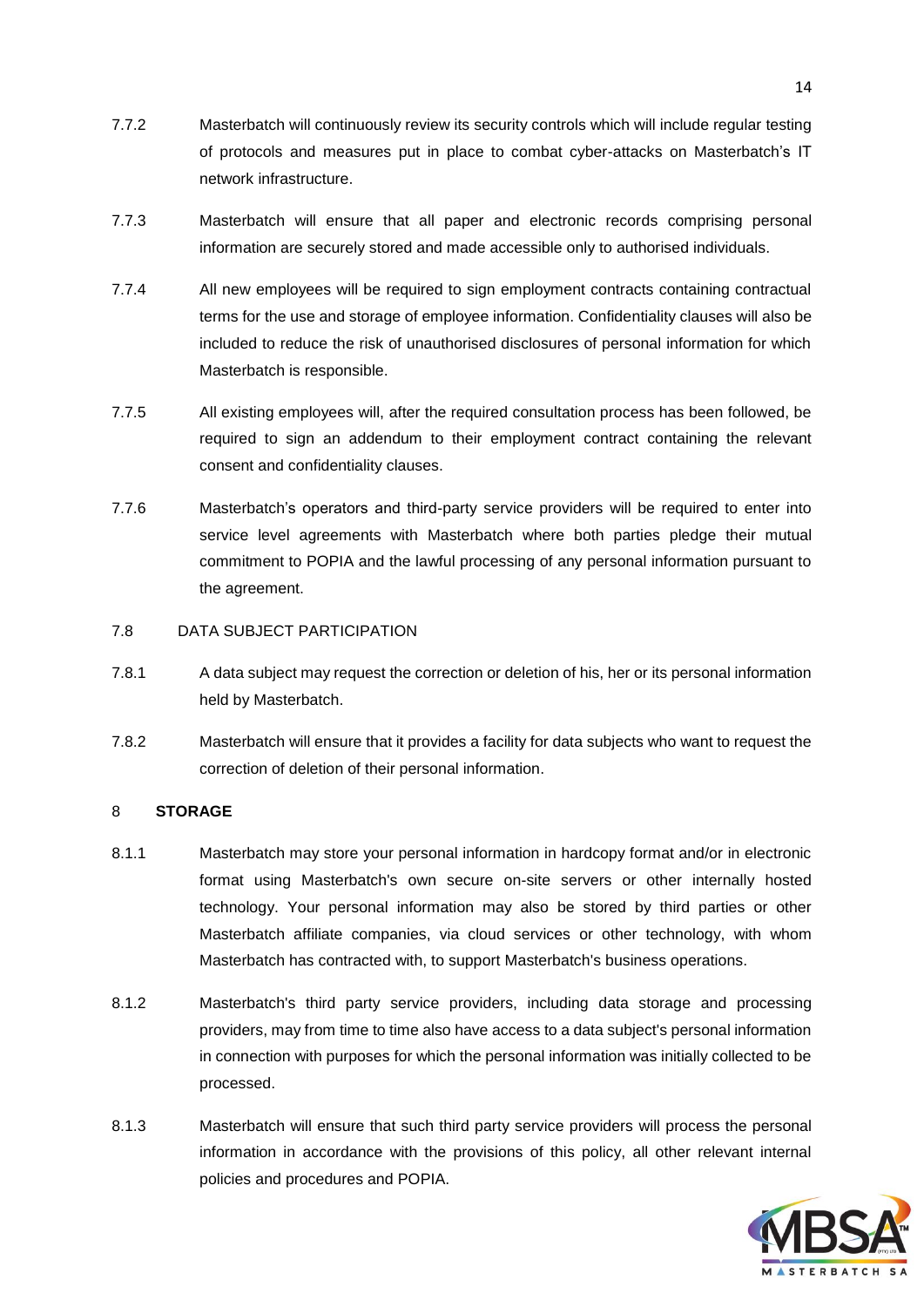- 8.1.4 These third parties do not use or have access to your personal information other than for purposes specified by us, and Masterbatch requires such parties to employ at least the same level of security that Masterbatch uses to protect your personal data.
- 8.1.5 Your personal information may be processed in South Africa or another country where Masterbatch, its affiliates and their third party service providers maintain servers and facilities and Masterbatch will take steps, including by way of contracts, to ensure that it continues to be protected, regardless of its location, in a manner consistent with the standards of protection required under applicable law.

## <span id="page-14-0"></span>9 **PERSONAL INFORMATION FOR DIRECT MARKETING PURPOSES**

- 9.1.1 To the extent that Masterbatch carries out direct marketing, it shall strive to observe, and comply with its obligations under POPIA when implementing principles and practices in relation to direct marketing.
- 9.1.2 Masterbatch acknowledges that it may only use personal information to contact the data subject for purposes of direct marketing from time to time where it is permissible to do so.
- 9.1.3 It may use personal information to contact any data subject and/or market Masterbatch's services directly to the data subject(s) if the data subject is one of Masterbatch's existing clients, the data subject has requested to receive marketing material from Masterbatch or Masterbatch has the data subject's consent to market its services directly to the data subject.
- 9.1.4 If the data subject is an existing client, Masterbatch will only use his/her/its personal information if it has obtained the personal information through the provision of a service to the data subject and only in relation to similar services to the ones Masterbatch previously provided to the data subject.
- 9.1.5 Masterbatch will ensure that a reasonable opportunity is given to the data subject to object to the use of their personal information for Masterbatch's marketing purposes when collecting the personal information and on the occasion of each communication to the data subject for purposes of direct marketing.
- 9.1.6 Masterbatch will not use your personal information to send you marketing materials if you have requested not to receive them. If you request that we stop processing your personal information for marketing purposes, Masterbatch shall do so. We encourage that such requests to opt-out of marketing be made via forms and links provided for that purpose in the marketing materials sent to you

![](_page_14_Picture_9.jpeg)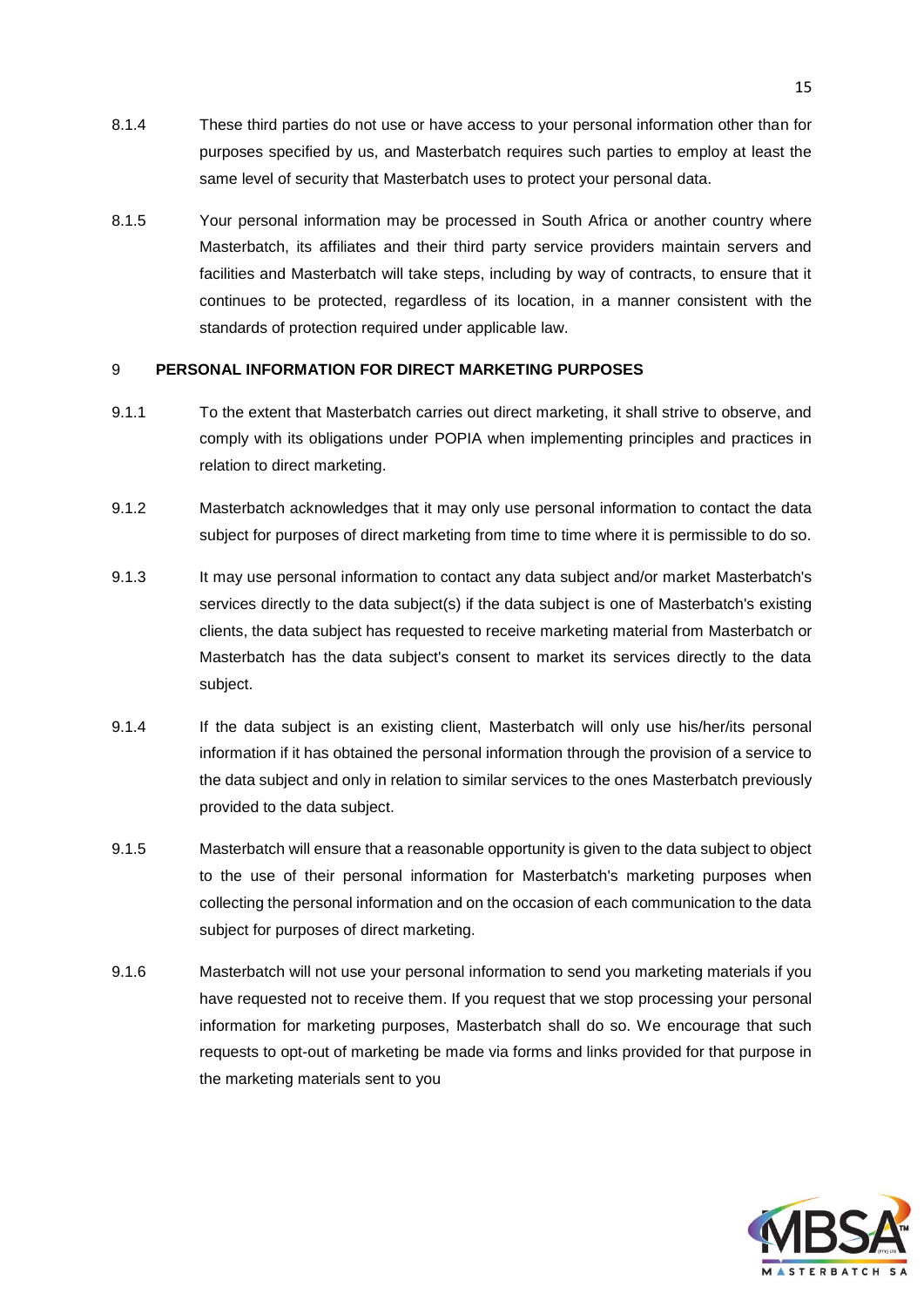#### <span id="page-15-0"></span>10 **RETENTION OF RECORDS**

- 10.1.1 Masterbatch may keep records of the personal information it has collected, correspondence, or comments in an electronic or hardcopy file format.
- 10.1.2 In terms of POPIA, Masterbatch may not retain personal information for a period longer than is necessary to achieve the purpose for which it was collected or processed and is required to delete, destroy (in such a way that it cannot be reconstructed) or de-identify the information as soon as is reasonably practicable once the purpose has been achieved. This prohibition will not apply in the following circumstances:
- 10.1.2.1 Where the retention of the record is required or authorised by law;
- 10.1.2.2 Masterbatch requires the record to fulfil its lawful functions or activities;
- 10.1.2.3 Retention of the record is required by a contract between the parties thereto;
- 10.1.2.4 The data subject (or competent person, where the data subject is a child) has consented to such longer retention; or
- 10.1.2.5 The record is retained for historical, research or statistical purposes provided safeguards are put in place to prevent use for any other purpose.
- 10.1.3 Accordingly, Masterbatch will, subject to the exceptions noted in this policy, retain personal information for as long as necessary to fulfil the purposes for which that personal information was collected and/or as permitted or required by applicable law.
- 10.1.4 Where Masterbatch retains personal information for longer periods for statistical, historical or research purposes, Masterbatch will ensure that appropriate safeguards have been put in place to ensure that all recorded personal information will continue to be processed in accordance with this policy and applicable laws.
- 10.1.5 Once the purpose for which the personal information was initially collected and processed no longer applies or becomes obsolete, Masterbatch will ensure that the personal information is deleted, destroyed or de-identified sufficiently so that a person cannot reidentify such personal information. In instances where we de-identify your personal information, Masterbatch may use such de-identified information indefinitely.

## <span id="page-15-1"></span>11 **DATA BREACHES**

- 11.1.1 A data breach refers to any incident in terms of which reasonable grounds exist to believe that the personal information of a data subject has been accessed or acquired by any unauthorised person.
- 11.1.2 A data breach can happen for many reasons, which include: (a) loss or theft of data or equipment on which personal information is stored; (b) inappropriate access

![](_page_15_Picture_14.jpeg)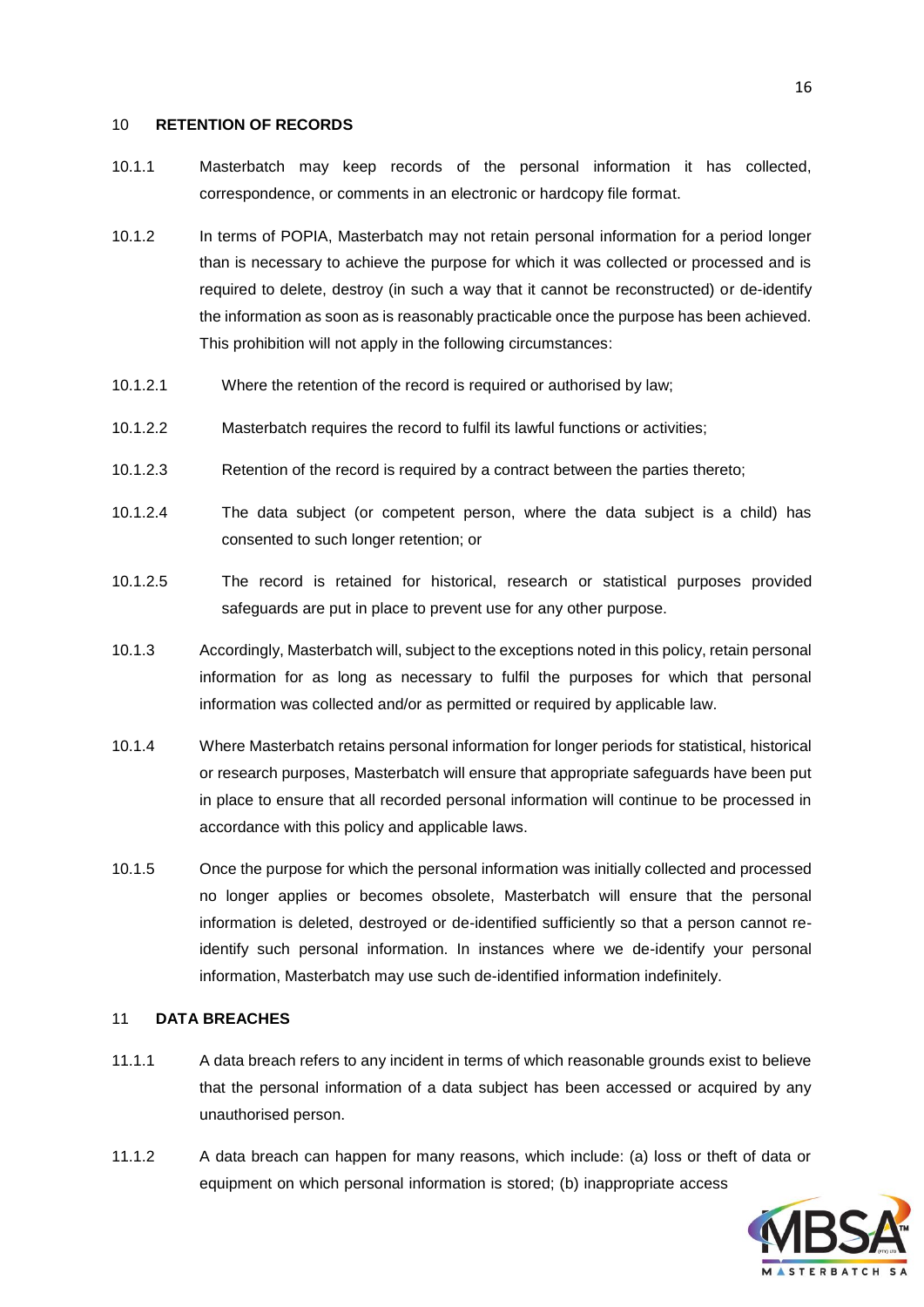controls allowing unauthorised use; (c) equipment failure; (d) human error; (e) unforeseen circumstances, such as a fire or flood; (f) deliberate attacks on systems, such as hacking, viruses or phishing scams; and/or (g) alteration of personal information without permission and loss of availability of personal information.

- 11.1.3 Masterbatch will address any data breach in accordance with the terms of POPIA.
- 11.1.4 Masterbatch will notify the regulator and the affected data subject (unless the applicable law requires that we delay notification to the data subject) in writing in the event of a data breach (or a reasonable belief of a data breach) in respect of that data subject's personal information.
- 11.1.5 Masterbatch will provide such notification as soon as reasonably possible after it has become aware of any data breach in respect of such data subject's personal information.

#### <span id="page-16-0"></span>12 **DUTIES AND RESPONSIBILITIES**

#### 12.1 MASTERBATCH AND INFORMATION OFFICER

- 12.1.1 Masterbatch's senior management and its information officer are ultimately responsible for ensuring that Masterbatch meets its legal obligations in terms of POPIA.
- 12.1.2 The default information officer in terms of PAIA may however delegate some of its responsibilities in terms of POPIA to management or other capable individuals.
- 12.1.3 Once appointed, Masterbatch will register the information officer with the information regulator prior to the performance of his or her duties.
- 12.1.4 Masterbatch's information officer is responsible for:
- 12.1.4.1 Encouraging and ensuring compliance in Masterbatch with the conditions of POPIA;
- 12.1.4.2 Dealing with requests made to Masterbatch in accordance with POPIA;
- 12.1.4.3 Working with the Information Regulator in relation to investigations conducted regarding Chapter 6 of POPIA which deals with "prior authorisation";
- 12.1.4.4 Ensuring that a compliance framework is developed, implemented, monitored, and maintained;
- 12.1.4.5 Developing a PAIA Manual that is readily available and implement a plan to monitor and maintain the Manual;
- 12.1.4.6 Developing internal measures, together with adequate systems, to process 'requests for access to information';
- 12.1.4.7 Ensuring training regarding POPIA is conducted internally; and

![](_page_16_Picture_17.jpeg)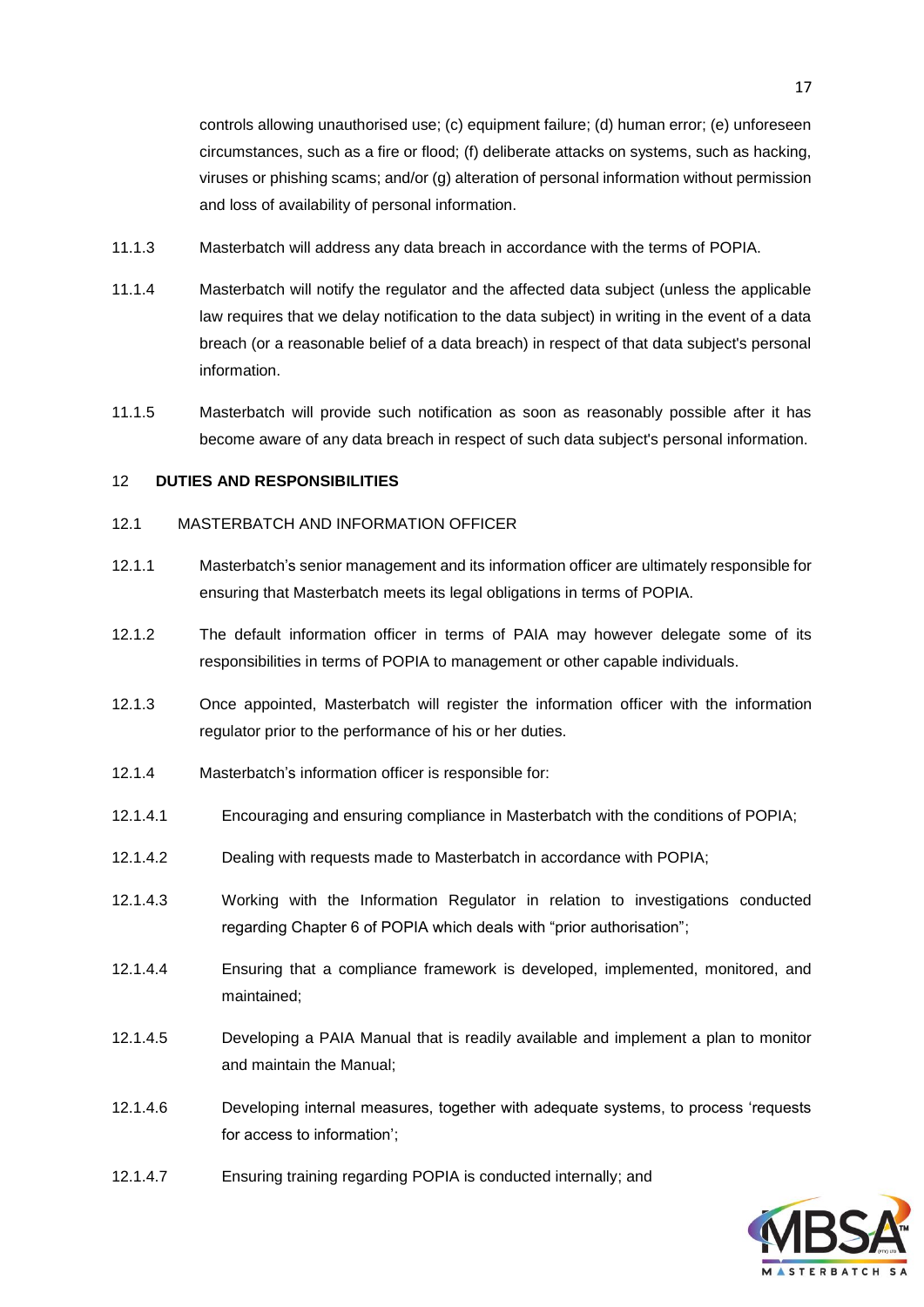- 12.1.4.8 Keeping the governing body updated about Masterbatch's information protection responsibilities under POPIA. For instance, in the case of a security breach, the information officer must inform and advise the governing body of their obligations pursuant to POPIA.
- 12.1.5 All persons responsible for the processing of personal information on behalf of Masterbatch:
- 12.1.5.1 are appropriately trained and supervised to do so; and
- 12.1.5.2 understand that they are contractually obligated to protect the personal information they come into contact with and are aware that a wilful or negligent breach of this policy's processes and procedures may lead to disciplinary action being taken against them.

#### 12.2 MARKETING DEPARTMENT

- 12.2.1 Masterbatch's Marketing department is responsible for:
- 12.2.1.1 Approving and maintaining the protection of personal information statements and disclaimers that are displayed on Masterbatch's website, including those attached to communications such as emails and electronic newsletters.
- 12.2.1.2 Addressing any personal information protection queries from journalists or media outlets such as newspapers.
- 12.2.2 Where necessary, working with persons acting on behalf of Masterbatch to ensure that any outsourced marketing initiatives comply with POPIA.
- 12.3 EMPLOYEES AND OTHER PERSONS ACTING ON BEHALF OF MASTERBATCH
- 12.3.1 Employees and other persons acting on behalf of Masterbatch are required to treat personal information as a confidential business asset and to respect the privacy of data subjects.
- 12.3.2 Employees and other persons acting on behalf of Masterbatch may not directly or indirectly, utilise, disclose or make public in any manner to any person or third party, any personal information, unless such information is already publicly known or the disclosure is necessary in order for the employee or person to perform his or her duties.
- 12.3.3 Employees and other persons acting on behalf of Masterbatch must ensure that they comply with this policy.

![](_page_17_Picture_13.jpeg)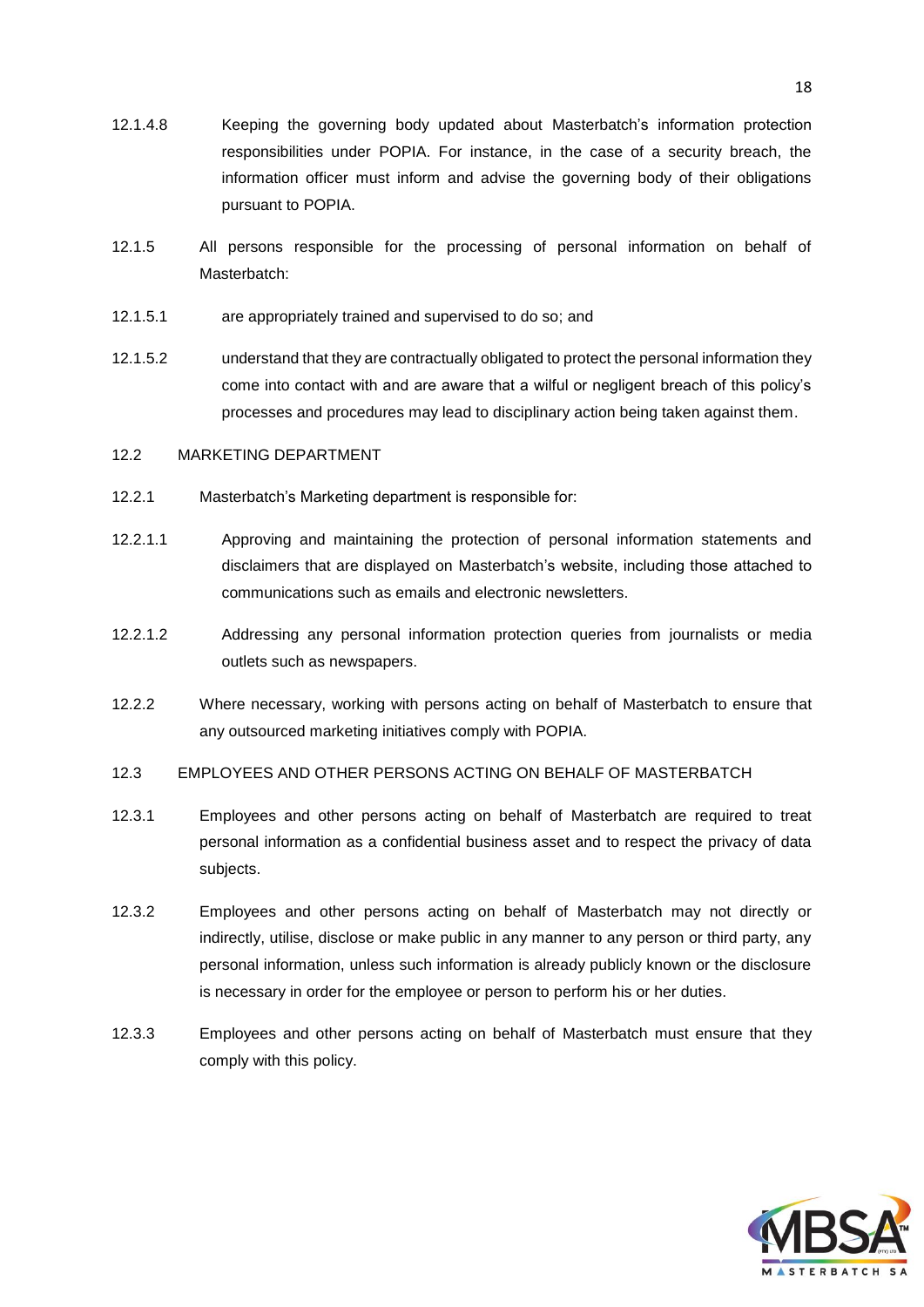# <span id="page-18-0"></span>13 **RECORDS HELD BY MASTERBATCH**

The information is classified and grouped according to records relating to the following subjects and categories:

| <b>SUBJECT</b>                | <b>CATEGORY</b>                                                                                                                                                                                                                                                                                                                                                                                                                                                                    |
|-------------------------------|------------------------------------------------------------------------------------------------------------------------------------------------------------------------------------------------------------------------------------------------------------------------------------------------------------------------------------------------------------------------------------------------------------------------------------------------------------------------------------|
|                               | * this list is not exhaustive                                                                                                                                                                                                                                                                                                                                                                                                                                                      |
|                               |                                                                                                                                                                                                                                                                                                                                                                                                                                                                                    |
| <b>Company Act Records</b>    | All trust deeds;<br>٠<br>Documents of Incorporation; Index of names of Directors;<br>٠<br>Memorandum of Incorporation;<br>Minutes of meetings of the Board of Directors; Minutes of meetings of<br>٠<br>Shareholders;<br>Proxy forms;<br>٠<br>Register of debenture-holders;<br>٠<br>Register of directors' shareholdings; Share certificates;<br>٠<br>Records relating to the appointment of: Auditors; and<br>٠<br>Directors; Prescribed Officer.Public Officer.<br>٠            |
| <b>Financial Records</b>      | <b>Accounting Records;</b><br>٠                                                                                                                                                                                                                                                                                                                                                                                                                                                    |
| <b>Income Tax Records</b>     | Annual Financial Reports;<br>٠<br>Annual Financial Statements Asset Registers;<br>п<br><b>Bank Statements;</b><br>п<br>Banking details and bank accounts;<br>п<br>Banking Records;<br>٠<br>Debtors / Creditors statements and invoices; General ledgers and<br>٠<br>subsidiary ledgers; General reconciliation;<br>Invoices;<br>٠<br>Paid Cheques;<br>٠<br>Policies and procedures; Rental Agreements; and<br>٠<br>Tax Returns.<br>٠<br>PAYE Records;<br>٠                         |
|                               | Documents issued to employees for income tax purposes;<br>٠                                                                                                                                                                                                                                                                                                                                                                                                                        |
|                               | Records of payments made to SARS on behalf of employees; and<br>٠<br>All other statutory compliances:<br>٠<br>VAT;<br>$\circ$<br>Regional Services Levies Skills Development Levies UIF; and<br>$\circ$<br>Workmen's Compensation.<br>$\circ$                                                                                                                                                                                                                                      |
| <b>Personnel Records</b>      | <b>Employment Contracts;</b><br>٠                                                                                                                                                                                                                                                                                                                                                                                                                                                  |
| <b>Procurement Department</b> | Employment Equity Plan Forms and Applications;<br>٠<br>Grievance Procedures;<br>п<br>Leave Records;<br>Medical Aid Records;<br>Payroll reports;<br>Pension Fund Records;<br>Safety, Health and Environmental records;<br>Salary Records;<br>SETA records;<br>п<br>Standard letters and notices Training Manuals;<br>٠<br>Training Records; and<br>٠<br>Workplace and Union agreements and records.<br>٠<br>Standard Terms and Conditions for supply of services and products;<br>٠ |
|                               | Contractor, client, and supplier agreements;<br>٠                                                                                                                                                                                                                                                                                                                                                                                                                                  |
|                               | Lists of suppliers, products, services, and distribution; and<br>٠                                                                                                                                                                                                                                                                                                                                                                                                                 |
|                               | Policies and Procedures.<br>٠                                                                                                                                                                                                                                                                                                                                                                                                                                                      |
| <b>Client Records</b>         | Client details;<br>٠                                                                                                                                                                                                                                                                                                                                                                                                                                                               |
|                               | Credit application information; and<br>٠<br>Information and records provided by a third party.<br>п                                                                                                                                                                                                                                                                                                                                                                                |

![](_page_18_Picture_3.jpeg)

S A

MASTERBATCH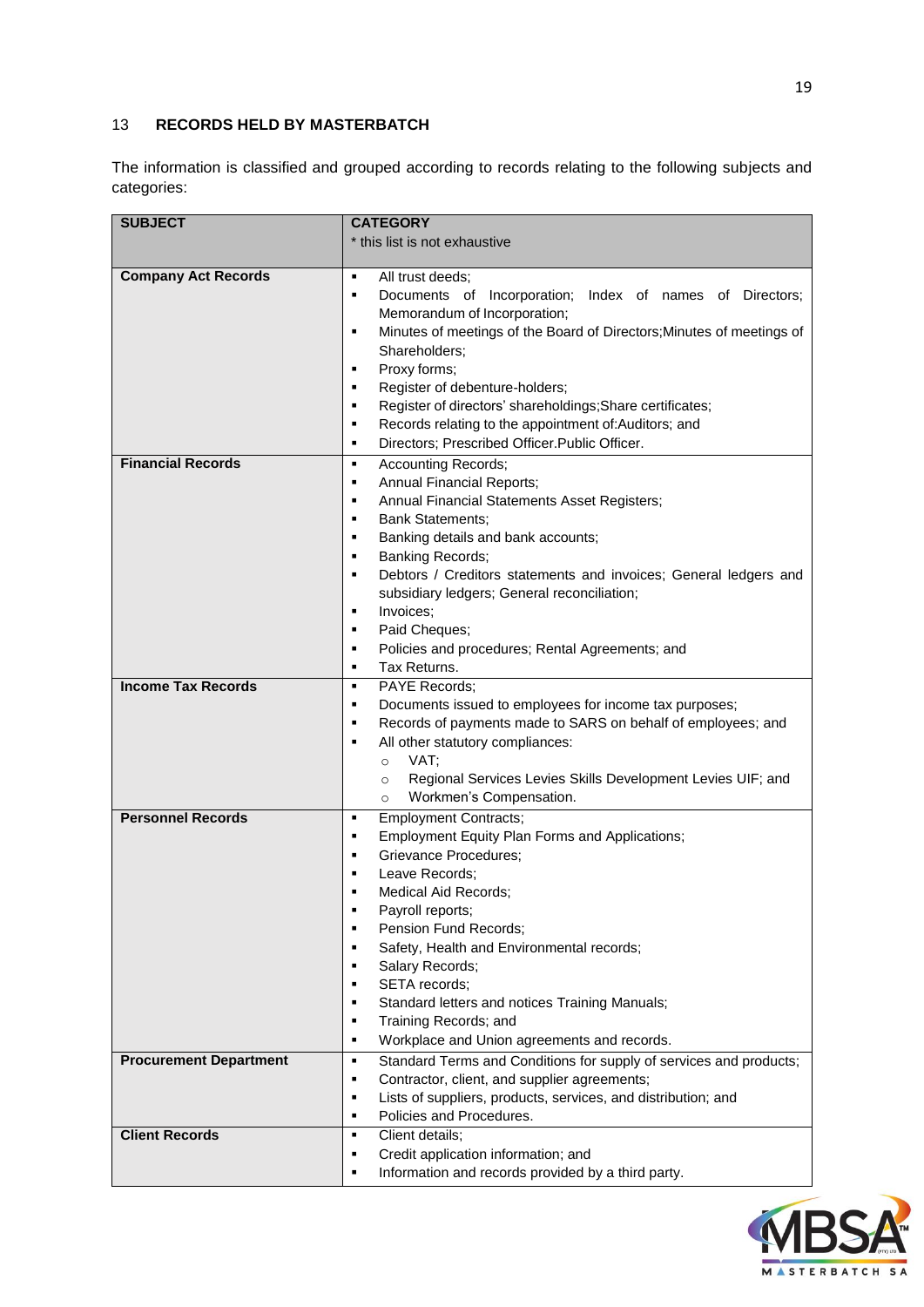| <b>SUBJECT</b>              | <b>CATEGORY</b>                                              |
|-----------------------------|--------------------------------------------------------------|
|                             | * this list is not exhaustive                                |
|                             |                                                              |
| <b>Marketing Department</b> | Advertising and promotional material.                        |
|                             |                                                              |
| <b>IT Department</b>        | Computer/ mobile device usage policy documentation; Disaster |
|                             | recovery plans;                                              |
|                             | Hardware asset registers;                                    |
|                             | Information security policies/ standards/ procedures;        |
|                             | Information technology systems and user manuals;             |
|                             | Information usage policy documentation;                      |
|                             | Project implementation plans; Software licensing; and        |
|                             | System documentation and manuals.                            |

![](_page_19_Picture_1.jpeg)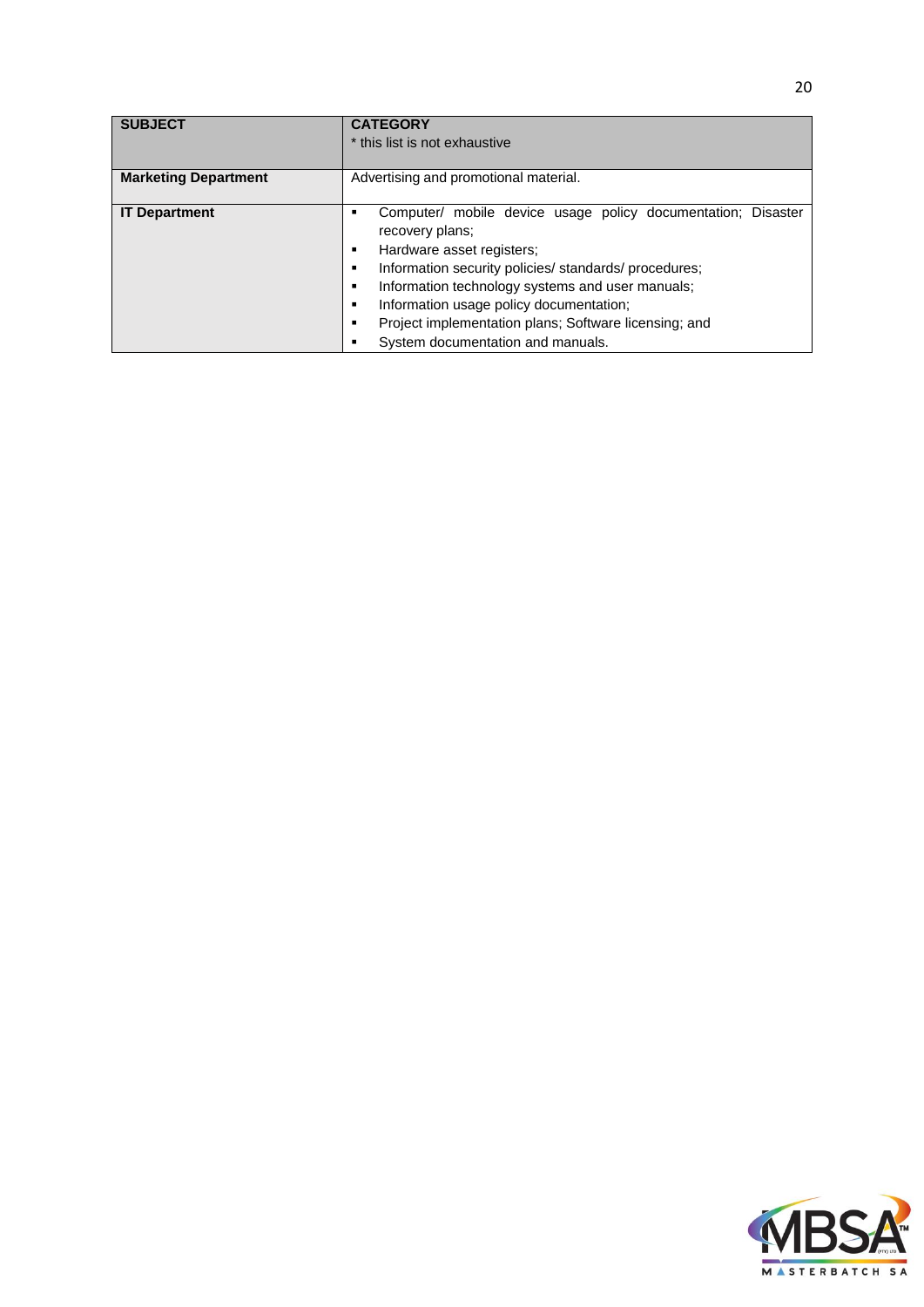# <span id="page-20-0"></span>**ANNEXURE A – PERSONAL INFORMATION REQUEST FORM**

| PERSONAL INFORMATION REQUEST FORM                                                                                                                                                                        |   |  |  |  |  |  |
|----------------------------------------------------------------------------------------------------------------------------------------------------------------------------------------------------------|---|--|--|--|--|--|
| Please submit the completed form to the information officer:                                                                                                                                             |   |  |  |  |  |  |
| Name & Surname                                                                                                                                                                                           |   |  |  |  |  |  |
| <b>Contact Number</b>                                                                                                                                                                                    |   |  |  |  |  |  |
| <b>Email Address</b>                                                                                                                                                                                     |   |  |  |  |  |  |
|                                                                                                                                                                                                          |   |  |  |  |  |  |
| Please be aware that we may require you to provide proof of identification prior to processing your request.<br>There may also be a reasonable charge for providing copies of the information requested. |   |  |  |  |  |  |
| <b>Particulars of Data Subject:</b><br>Α.                                                                                                                                                                |   |  |  |  |  |  |
| Name & Surname                                                                                                                                                                                           |   |  |  |  |  |  |
| <b>Identity Number</b>                                                                                                                                                                                   |   |  |  |  |  |  |
| <b>Postal Address</b>                                                                                                                                                                                    |   |  |  |  |  |  |
| <b>Contact Number</b>                                                                                                                                                                                    |   |  |  |  |  |  |
| <b>Email Address</b>                                                                                                                                                                                     |   |  |  |  |  |  |
| <b>Request</b><br>В.                                                                                                                                                                                     |   |  |  |  |  |  |
| I request Masterbatch to:                                                                                                                                                                                |   |  |  |  |  |  |
| Inform me whether it holds any of my personal information<br>a)                                                                                                                                          | □ |  |  |  |  |  |
| Provide me with a record or description of my personal information<br>b)                                                                                                                                 | □ |  |  |  |  |  |
| Correct or update my personal information<br>c)                                                                                                                                                          | □ |  |  |  |  |  |
| Destroy or delete a record of my personal information<br>d)                                                                                                                                              | □ |  |  |  |  |  |
| <b>Instructions</b><br>C.                                                                                                                                                                                |   |  |  |  |  |  |
|                                                                                                                                                                                                          |   |  |  |  |  |  |
|                                                                                                                                                                                                          |   |  |  |  |  |  |
|                                                                                                                                                                                                          |   |  |  |  |  |  |
|                                                                                                                                                                                                          |   |  |  |  |  |  |
|                                                                                                                                                                                                          |   |  |  |  |  |  |
|                                                                                                                                                                                                          |   |  |  |  |  |  |
|                                                                                                                                                                                                          |   |  |  |  |  |  |
|                                                                                                                                                                                                          |   |  |  |  |  |  |
|                                                                                                                                                                                                          |   |  |  |  |  |  |
|                                                                                                                                                                                                          |   |  |  |  |  |  |

![](_page_20_Picture_2.jpeg)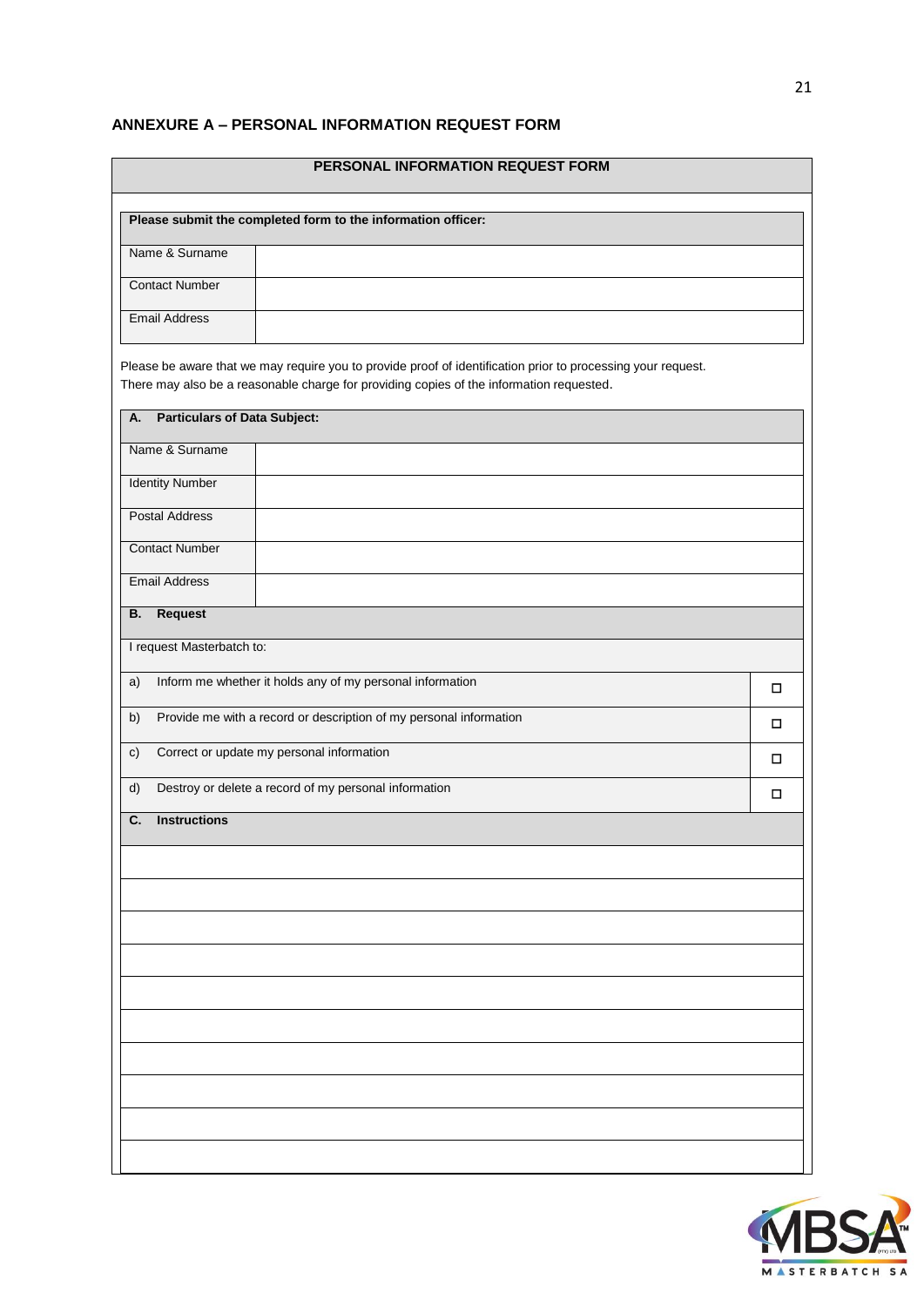| PERSONAL INFORMATION REQUEST FORM |
|-----------------------------------|
| <b>Signature Page</b><br>D.       |
|                                   |
|                                   |
| Signature                         |
|                                   |
| Date                              |
|                                   |
|                                   |

![](_page_21_Picture_1.jpeg)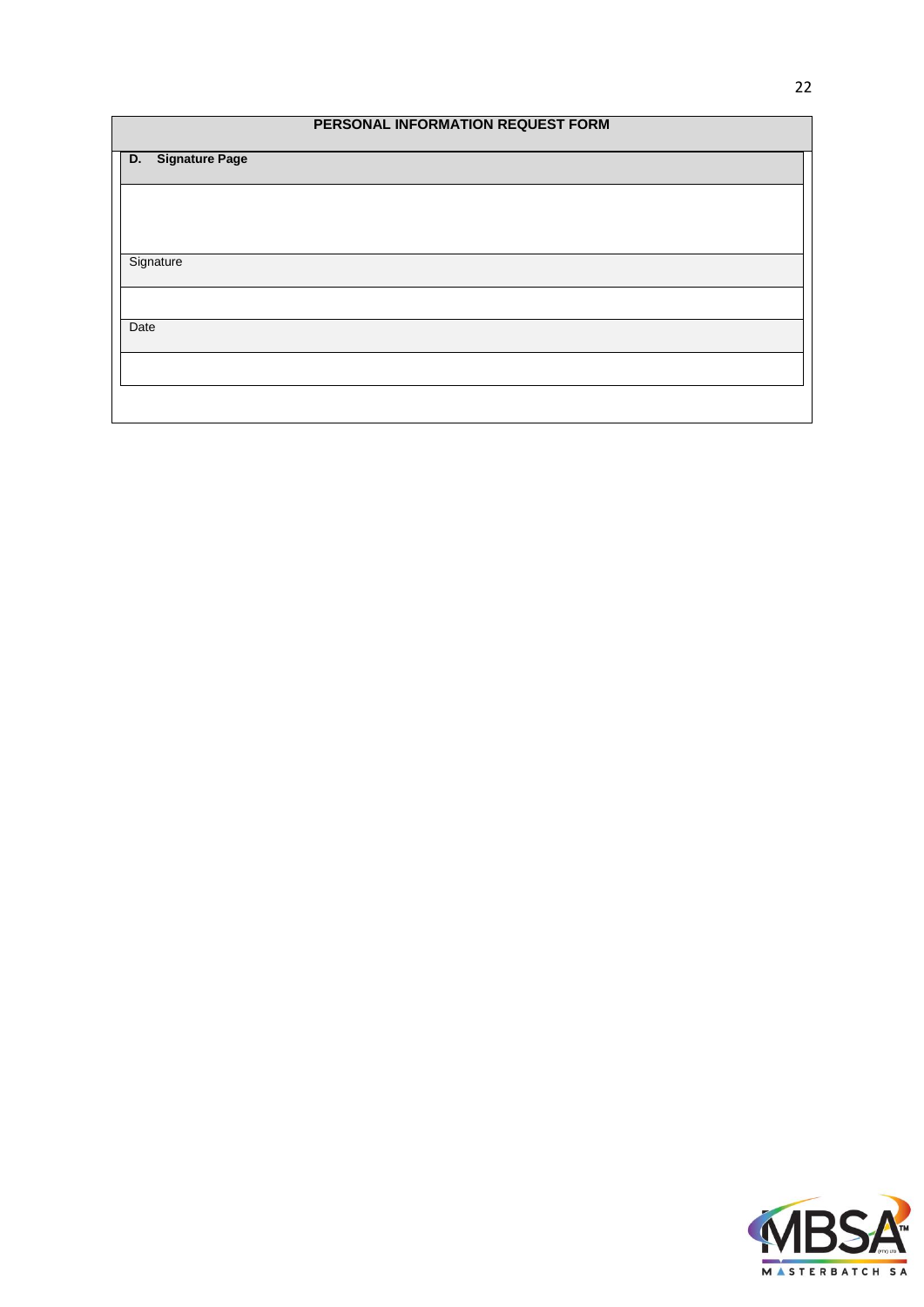# <span id="page-22-0"></span>**ANNEXURE B – POPIA COMPLAINT FORM**

| <b>POPIA COMPLAINT FORM</b>                                                                                                                                                   |  |  |  |  |  |
|-------------------------------------------------------------------------------------------------------------------------------------------------------------------------------|--|--|--|--|--|
| Masterbatch is committed to safeguarding your privacy and the confidentiality of your personal information and we are bound<br>by the Protection of Personal Information Act. |  |  |  |  |  |
| Please submit the completed form to the information officer:                                                                                                                  |  |  |  |  |  |
| Name & Surname                                                                                                                                                                |  |  |  |  |  |
| <b>Contact Number</b>                                                                                                                                                         |  |  |  |  |  |
| <b>Email Address</b>                                                                                                                                                          |  |  |  |  |  |
| Where we are unable to resolve your complaint, to your satisfaction you have the right to submit a complaint to the Information<br>Regulator.                                 |  |  |  |  |  |
| Email: inforreg@justice.gov.za                                                                                                                                                |  |  |  |  |  |
| <b>Particulars of Complainant:</b><br>А.                                                                                                                                      |  |  |  |  |  |
| Name & Surname                                                                                                                                                                |  |  |  |  |  |
| <b>Identity Number</b>                                                                                                                                                        |  |  |  |  |  |
| <b>Postal Address</b>                                                                                                                                                         |  |  |  |  |  |
| <b>Contact Number</b>                                                                                                                                                         |  |  |  |  |  |
| <b>Email Address</b>                                                                                                                                                          |  |  |  |  |  |
| <b>Details of Complaint</b><br><b>B.</b>                                                                                                                                      |  |  |  |  |  |
|                                                                                                                                                                               |  |  |  |  |  |
|                                                                                                                                                                               |  |  |  |  |  |
|                                                                                                                                                                               |  |  |  |  |  |
|                                                                                                                                                                               |  |  |  |  |  |
|                                                                                                                                                                               |  |  |  |  |  |
|                                                                                                                                                                               |  |  |  |  |  |
|                                                                                                                                                                               |  |  |  |  |  |
|                                                                                                                                                                               |  |  |  |  |  |
|                                                                                                                                                                               |  |  |  |  |  |
| <b>Desired Outcome</b><br>C.                                                                                                                                                  |  |  |  |  |  |
|                                                                                                                                                                               |  |  |  |  |  |
|                                                                                                                                                                               |  |  |  |  |  |
|                                                                                                                                                                               |  |  |  |  |  |
|                                                                                                                                                                               |  |  |  |  |  |
|                                                                                                                                                                               |  |  |  |  |  |
|                                                                                                                                                                               |  |  |  |  |  |

![](_page_22_Picture_2.jpeg)